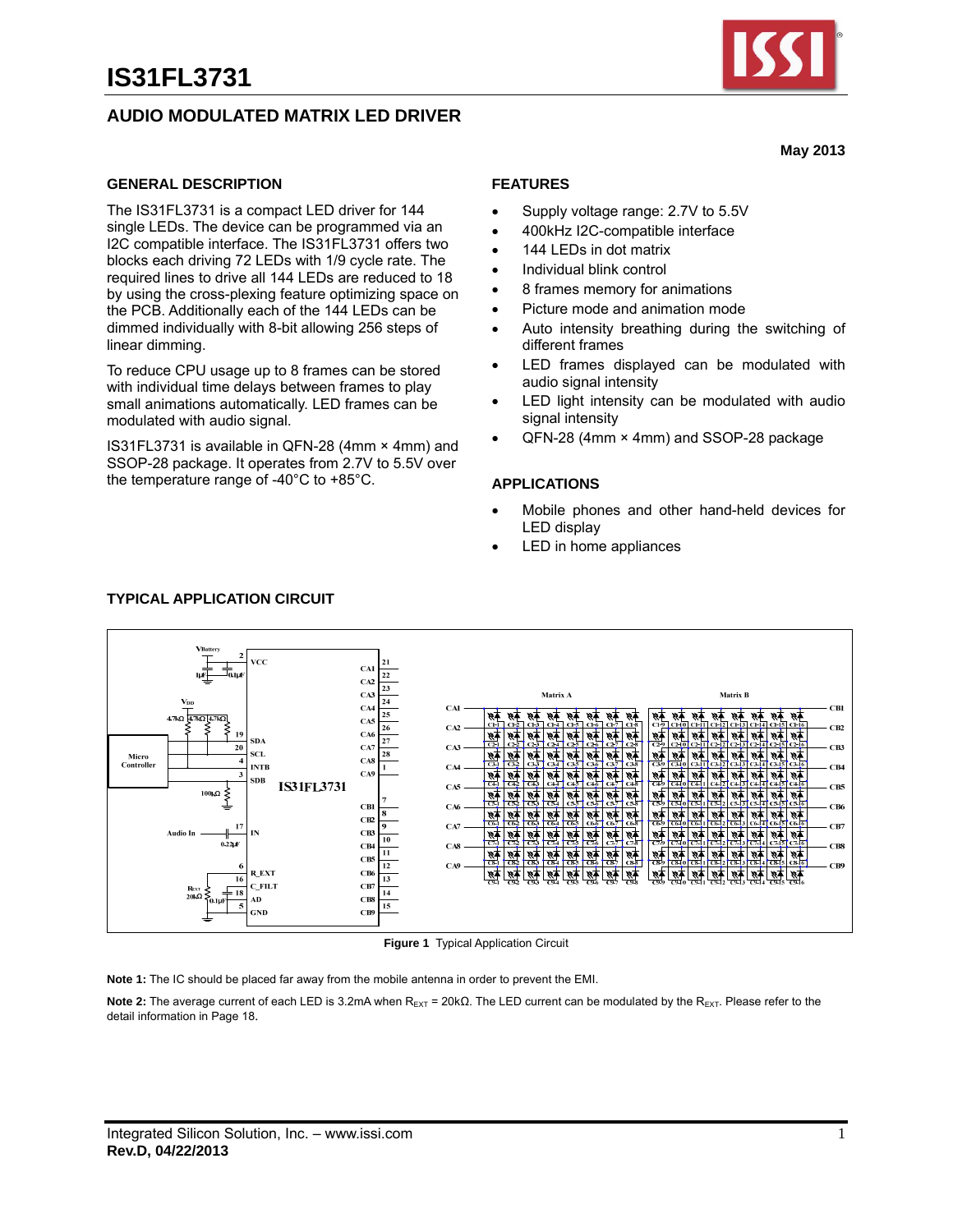

## **PIN CONFIGURATION**

| Package | <b>Pin Configuration (Top View)</b>                                                                                                                                                                                                                                                                                                                                                                                                                                                                                                     |
|---------|-----------------------------------------------------------------------------------------------------------------------------------------------------------------------------------------------------------------------------------------------------------------------------------------------------------------------------------------------------------------------------------------------------------------------------------------------------------------------------------------------------------------------------------------|
| QFN-28  | <u>is is is is is is is i</u><br>$\left[\overline{21}\right]$ CA1<br>$CA9$ [1]<br>$\left[2\overline{0}\right]$ SCL<br><b>VCC</b><br>$\bar{2}$ ;<br>$\left[\overline{19}\right]$ SDA<br>SDB<br>$\lceil 3 \rceil$<br>$\overline{18}$ AD<br><b>INTB</b><br>$\overline{\bf{4}}$<br>$[17]$ IN<br>GND<br>$\sqrt{5}$ i<br>$\left[\overline{16}\right]$ C_FILT<br>$R$ <sub>EXT</sub> $\frac{1}{6}$<br>$\overline{15}$<br>$CB1\overline{7}$<br>CB9<br>j=i jej jej j±j<br>ا≘ا اها اها<br>CB5<br>CB6<br>CB3<br>EB<br>CB7<br>C <sub>BS</sub><br>CB2 |
| SSOP-28 | $\mathbf{1}^{\bullet}$<br>CA9<br>28<br>CA8<br>VCC<br>27<br>CA7<br>2<br>SDB<br>3<br>26<br>CA6<br><b>INTB</b><br>25<br>CA5<br>4<br>GND<br>5<br>24<br>CA4<br><b>R_EXT</b><br>23<br>CA3<br>6<br>CB1<br>CA2<br>22<br>7<br>CB2<br>21<br>CA1<br>8<br>CB3<br>9<br><b>SCL</b><br>20<br>CB4<br>19<br><b>SDA</b><br>10<br>CB5<br>11<br>18<br>AD<br>CB6<br>12<br>17<br>$\mathbf{IN}$<br>CB7<br><b>C_FILT</b><br>13<br>16<br>CB8<br>CB9<br>14<br>15                                                                                                  |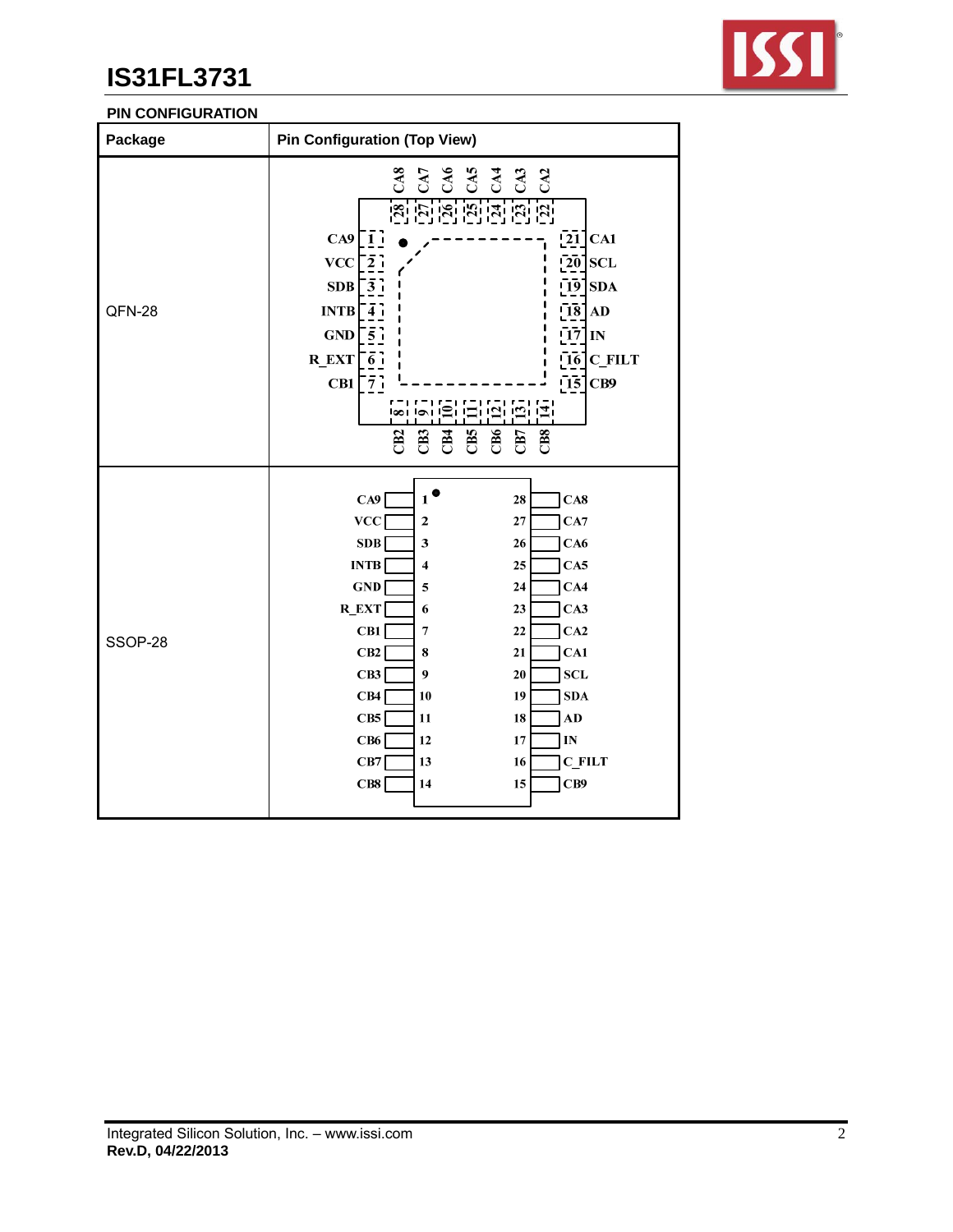

## **PIN DESCRIPTION**

| No.         | <b>Pin</b>  | <b>Description</b>                                 |
|-------------|-------------|----------------------------------------------------|
| 1           | CA9         | LED matrix A current output/input port.            |
| 2           | VCC         | Power supply.                                      |
| 3           | SDB.        | Shutdown the chip when pull to low.                |
| 4           | INTB        | Interrupt output. Active low.                      |
| 5           | GND         | Ground.                                            |
| 6           | R EXT       | $20k\Omega$ resistance to confirm the LED current. |
| $7 \sim 15$ | $CB1 - CB9$ | LED matrix B current output/input port.            |
| 16          | C FILT      | Capacitor used for audio.                          |
| 17          | IN          | Audio input.                                       |
| 18          | AD          | I2C address setting.                               |
| 19          | <b>SDA</b>  | I2C compatible serial data.                        |
| 20          | SCL         | I2C compatible serial clock.                       |
| $21 - 28$   | $CA1 - CAB$ | LED matrix A current output/input port.            |
|             | Thermal Pad | Connect to GND.                                    |

Copyright © 2013 Integrated Silicon Solution, Inc. All rights reserved. ISSI reserves the right to make changes to this specification and its products at any time without notice. ISSI assumes no liability arising out of the application or use of any information, products or services described herein. Customers are advised to obtain the latest version of this device specification before relying on any published information and before placing orders for products. Integrated Silicon Solution, Inc. does not recommend the use of any of its products in life support applications where the failure or malfunction of the product can reasonably be expected to cause failure of the life support system or to significantly affect its safety or effectiveness. Products are not authorized for use in such applications unless Integrated Silicon Solution, Inc. receives written assurance to its satisfaction, that:

a.) the risk of injury or damage has been minimized;

c.) potential liability of Integrated Silicon Solution, Inc is adequately protected under the circumstances

b.) the user assume all such risks; and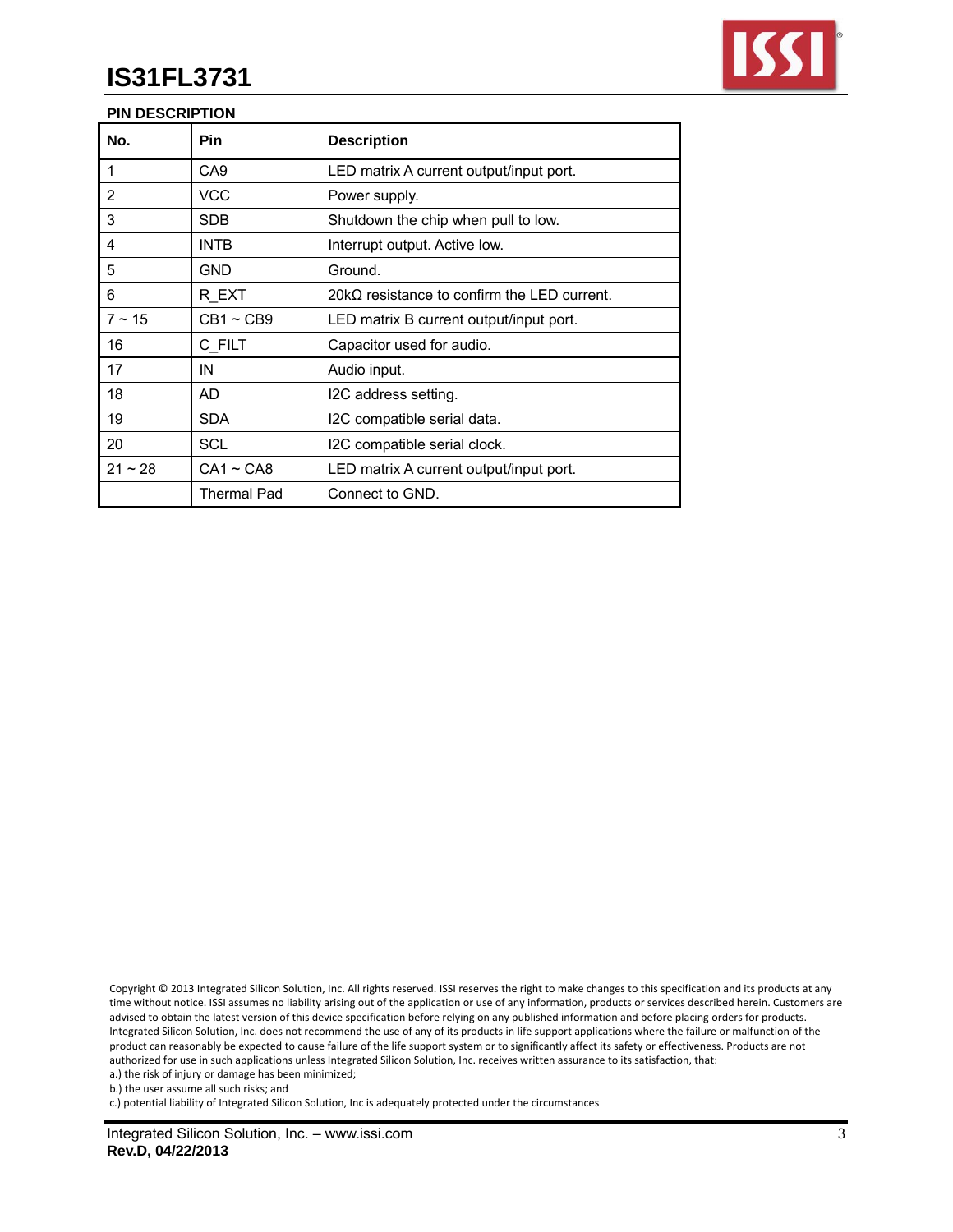

## **ORDERING INFORMATION**

# **INDUSTRIAL RANGE: -40°C TO +85°C**

| Order Part No.          | Package            | QTY/Reel  |
|-------------------------|--------------------|-----------|
| IS31FL3731-QFLS2-TR     | QFN-28. Lead-free  | 2500/Reel |
| <b>IS31FL3731-SALS2</b> | SSOP-28. Lead-free | 48/Tube   |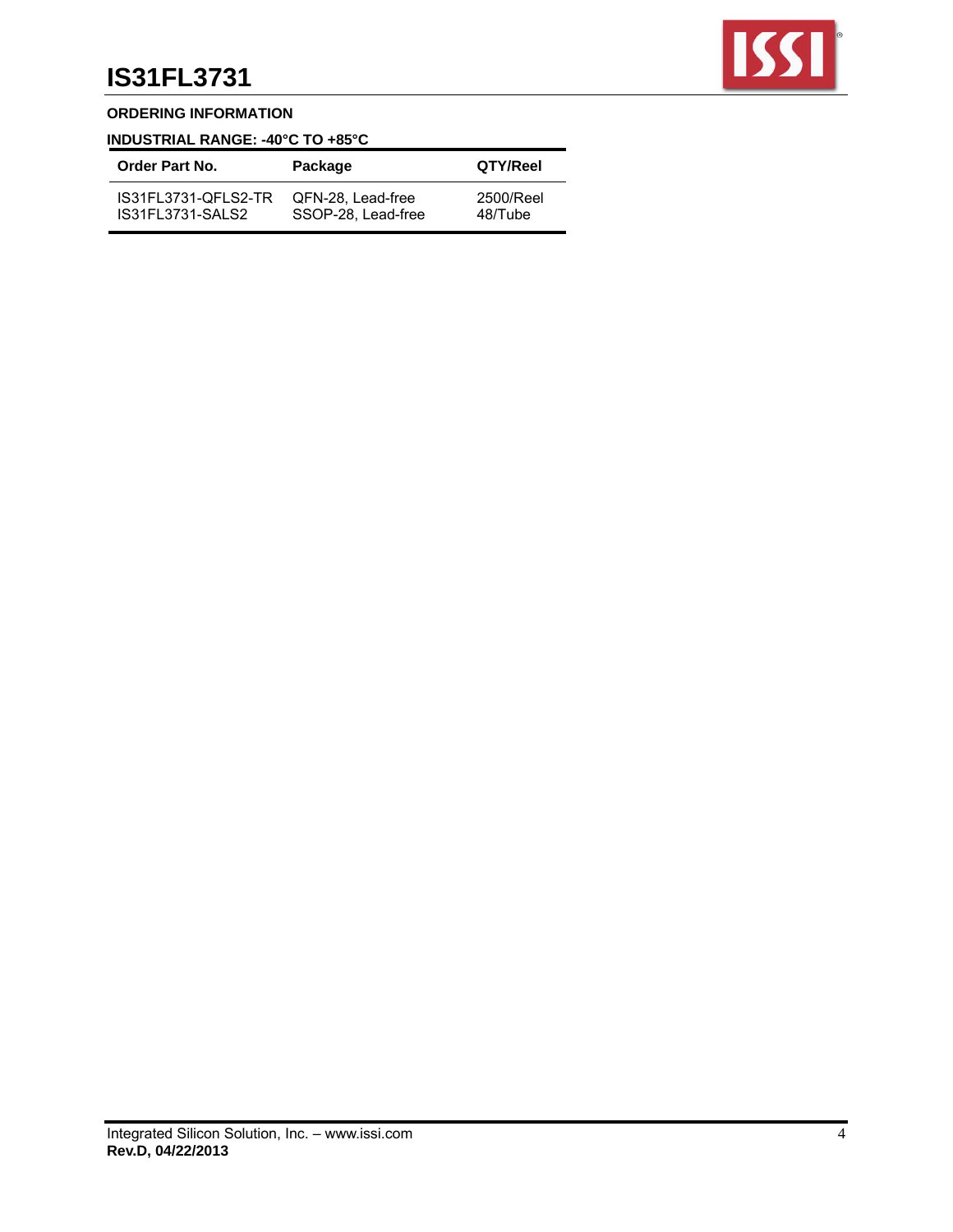

### **ABSOLUTE MAXIMUM RATINGS**

| Supply voltage, $V_{\text{CC}}$             | $-0.3V \approx +5.5V$               |
|---------------------------------------------|-------------------------------------|
| Voltage at any input pin                    | $-0.3V \sim V_{\rm cc}$ +0.3V       |
| Maximum junction temperature, $T_{JMAX}$    | 150°C                               |
| Storage temperature range, T <sub>STG</sub> | $-65^{\circ}$ C ~ +150 $^{\circ}$ C |
| Operating temperature range, $T_A$          | $-40^{\circ}$ C ~ +85 $^{\circ}$ C  |

**Note:** 

Stresses beyond those listed under "Absolute Maximum Ratings" may cause permanent damage to the device. These are stress ratings only and functional operation of the device at these or any other condition beyond those indicated in the operational sections of the specifications is not implied. Exposure to absolute maximum rating conditions for extended periods may affect device reliability.

## **ELECTRICAL CHARACTERISTICS**

| $T_A$ = -40°C ~ +85°C, V <sub>cc</sub> = 2.7V ~ 5.5V, unless otherwise noted. Typical value is $T_A$ = 25°C, V <sub>cc</sub> = 3.6V. |  |  |  |
|--------------------------------------------------------------------------------------------------------------------------------------|--|--|--|
|                                                                                                                                      |  |  |  |

| <b>Symbol</b>     | <b>Parameter</b>                                                                | <b>Conditions</b>                                                               | Min. | Typ.           | Max. | <b>Unit</b> |
|-------------------|---------------------------------------------------------------------------------|---------------------------------------------------------------------------------|------|----------------|------|-------------|
| $V_{\rm CC}$      | Supply voltage                                                                  |                                                                                 | 2.7  |                | 5.5  | V           |
| $I_{\rm CC}$      | Quiescent<br>power<br>current                                                   | supply $ V_{\text{IN}} = 0V$ , without audio input, all LEDs off                |      | 2.17           |      | mA          |
|                   | Shutdown current                                                                | $V_{SDB} = 0V$                                                                  |      | 0.5            | 5    |             |
| $I_{SD}$          |                                                                                 | $V_{SDB}$ = $V_{CC}$ , software shutdown                                        |      | 230            |      | μA          |
| $I_{\text{OUT}}$  | Output current of C1~C9                                                         | Matrix display mode without audio<br>Imodulation                                |      | 34<br>(Note 1) |      | mA          |
|                   | Current<br>sink<br>voltage C1~C9                                                | headroom $\left  \right _{\text{sink}} = 270$ mA (Note 2)                       |      | 400            |      | mV          |
| $V_{HR}$          | Current source headroom $\Big _{\text{source}} = 34 \text{mA}$<br>voltage C1~C9 |                                                                                 |      | 400            |      |             |
| t <sub>SCAN</sub> | Period of scanning (Figure 2)                                                   |                                                                                 |      | 106            |      | μs          |
| <b>t</b> scanol   | Non-overlap blanking<br>time<br>during scan (Figure 2)                          |                                                                                 |      | 15             |      | μs          |
| $I_{LED}$         | LED                                                                             | Average current of each $R_{\text{EXT}} = 20k\Omega$ , PWM in 255 step (Note 3) |      | 3.2            |      | mA          |
|                   | Logic Electrical Characteristics (SDA, SCL, AD)                                 |                                                                                 |      |                |      |             |
| $V_{IL}$          | Logic "0" input voltage                                                         | $V_{CC}$ = 2.7V                                                                 |      |                | 0.4  | V           |
| V <sub>IH</sub>   | Logic "1" input voltage                                                         | $V_{\text{CC}}$ = 5.5V                                                          | 1.4  |                |      | V           |
| $I_{IL}$          | Logic "0" input current                                                         | $V_{IDPIIT} = 0V$                                                               |      | 5<br>(Note 4)  |      | nA          |
| Īш                | Logic "1" input current                                                         | $V_{\text{INPUT}}$ = $V_{\text{CC}}$                                            |      | 5<br>(Note 4)  |      | nA          |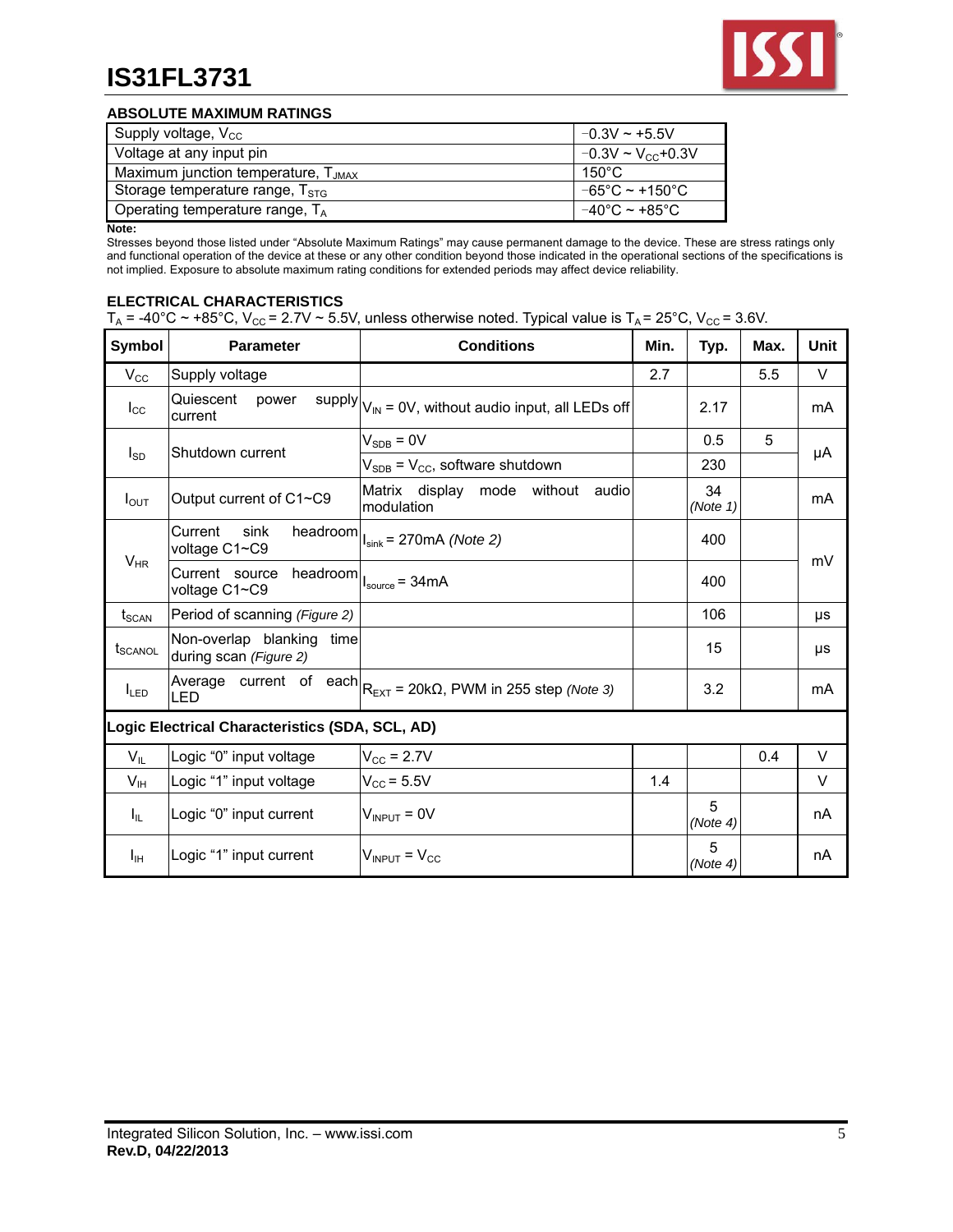

## **DIGITAL INPUT SWITCHING CHARACTERISTICS** *(Note 4)*

| Symbol               | <b>Parameter</b>                                          | <b>Condition</b> | Min. | Typ.       | Max. | Units      |
|----------------------|-----------------------------------------------------------|------------------|------|------------|------|------------|
| $f_{\rm SCL}$        | Serial-Clock frequency                                    |                  |      |            | 400  | <b>kHz</b> |
| $t_{\text{BUF}}$     | Bus free time between a STOP and a START<br>condition     |                  | 1.3  |            |      | μs         |
| $t_{HD,STA}$         | Hold time (repeated) START condition                      |                  | 0.6  |            |      | μs         |
| $t_{\text{SU, STA}}$ | Repeated START condition setup time                       |                  | 0.6  |            |      | μs         |
| $t_{\text{SU, STO}}$ | STOP condition setup time                                 |                  | 0.6  |            |      | μs         |
| t <sub>HD, DAT</sub> | Data hold time                                            |                  |      |            | 0.9  | μs         |
| $t_{\text{SU, DAT}}$ | Data setup time                                           |                  | 100  |            |      | ns         |
| $t_{\text{LOW}}$     | SCL clock low period                                      |                  | 1.3  |            |      | μs         |
| $t_{\text{HIGH}}$    | SCL clock high period                                     |                  | 0.7  |            |      | μs         |
| $t_{R}$              | time of both SDA and SCL<br>Rise<br>signals,<br>receiving | (Note 5)         |      | $20+0.1Cb$ | 300  | ns         |
| t⊧                   | Fall time of both SDA and SCL signals, receiving          | (Note 5)         |      | $20+0.1Cb$ | 300  | ns         |

Note 1: The average current of each LED is  $I_{\text{OUT}}/10.5$ .

**Note 2:** All LEDs are on.

**Note 3:** I<sub>LED</sub> = 64.7/R<sub>EXT</sub>, R<sub>EXT</sub> = 20kΩ is recommended. The recommended minimum value of R<sub>EXT</sub> is 18kΩ, or it may cause a large current. **Note 4:** Guaranteed by design.

**Note 5:** Cb = total capacitance of one bus line in pF.  $I_{SINK} \le 6mA$ .  $t_R$  and  $t_F$  measured between 0.3 × V<sub>cc</sub> and 0.7 × V<sub>cc</sub>.



**Figure 2** Scanning timing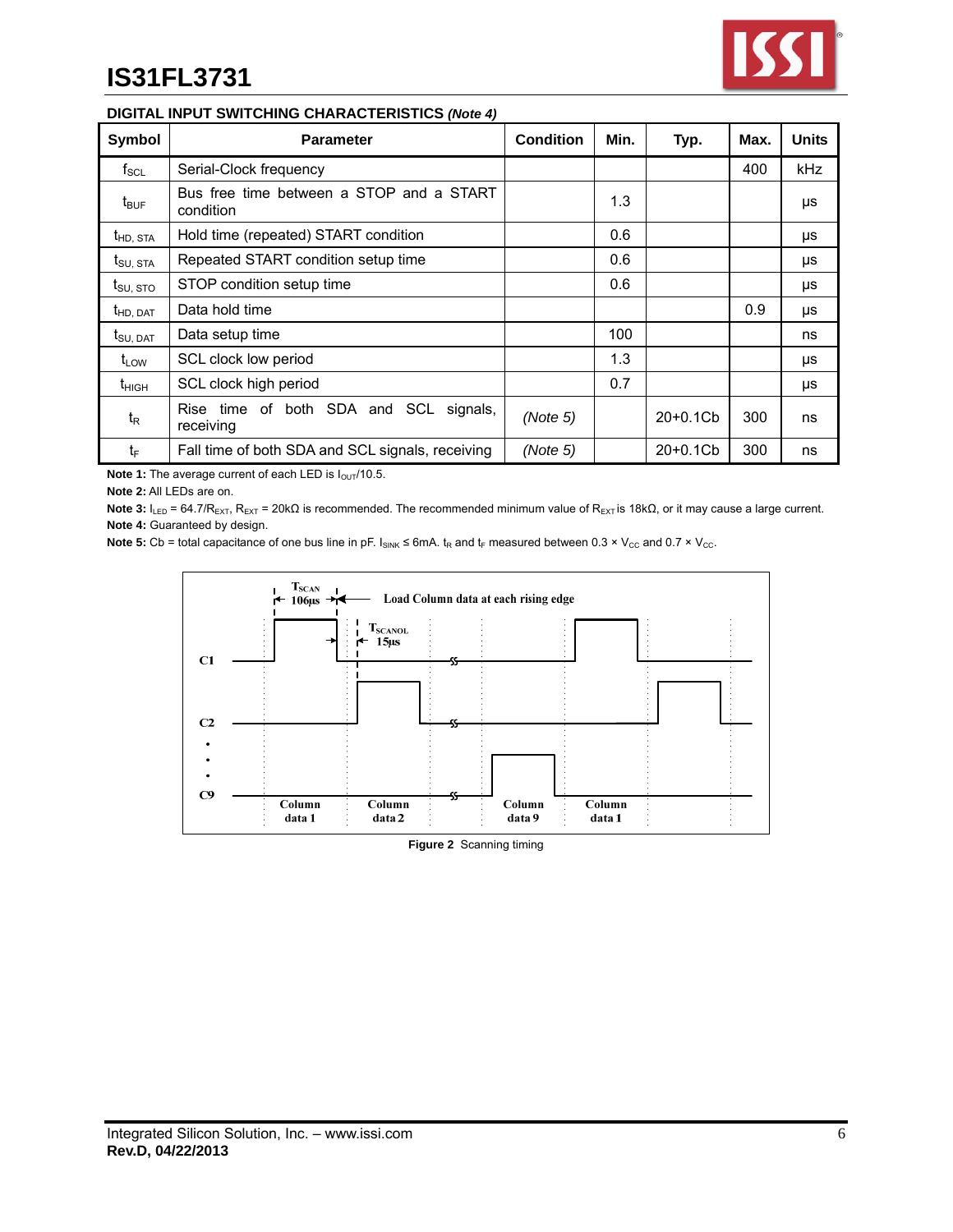#### **DETAILED DESCRIPTION**

#### **I2C INTERFACE**

The IS31FL3731 uses a serial bus, which conforms to the I2C protocol, to control the chip's functions with two wires: SCL and SDA. The IS31FL3731 has a 7-bit slave address (A7:A1), followed by the R/W bit, A0. Set A0 to "0" for a write command and set A0 to "1" for a read command. The value of bits A1 and A2 are decided by the connection of the AD pin.

The complete slave address is:

#### **Table 1 Slave Address (Write only):**

|       | A7: A3 | A2: A1 | ۹0  |
|-------|--------|--------|-----|
| Value | 11101  | AD.    | n/1 |

AD connected to GND, AD=00;

 AD connected to VCC, AD=11; AD connected to SCL, AD=01; AD connected to SDA, AD=10;

The SCL line is uni-directional. The SDA line is bidirectional (open-collector) with a pull-up resistor (typically 4.7kΩ). The maximum clock frequency specified by the I2C standard is 400kHz. In this discussion, the master is the microcontroller and the slave is the IS31FL3731.

The timing diagram for the I2C is shown in Figure 3. The SDA is latched in on the stable high level of the SCL. When there is no interface activity, the SDA line should be held high.

The "START" signal is generated by lowering the SDA signal while the SCL signal is high. The start signal will alert all devices attached to the I2C bus to check the incoming address against their own chip address.

The 8-bit chip address is sent next, most significant bit first. Each address bit must be stable while the SCL level is high.

After the last bit of the chip address is sent, the master checks for the IS31FL3731's acknowledge. The master releases the SDA line high (through a pull-up resistor). Then the master sends an SCL pulse. If the IS31FL3731 has received the address correctly, then it holds the SDA line low during the SCL pulse. If the SDA line is not low, then the master should send a "STOP" signal (discussed later) and abort the transfer.



Following acknowledge of IS31FL3731, the register address byte is sent, most significant bit first. IS31FL3731 must generate another acknowledge indicating that the register address has been received.

Then 8-bit of data byte are sent next, most significant bit first. Each data bit should be valid while the SCL level is stable high. After the data byte is sent, the IS31FL3731 must generate another acknowledge to indicate that the data was received.

The "STOP" signal ends the transfer. To signal "STOP", the SDA signal goes high while the SCL signal is high.

#### **ADDRESS AUTO INCREMENT**

To write multiple bytes of data into IS31FL3731, load the address of the data register that the first data byte is intended for. During the IS31FL3731 acknowledge of receiving the data byte, the internal address pointer will increment by one. The next data byte sent to IS31FL3731 will be placed in the new address, and so on. The auto increment of the address will continue as long as data continues to be written to IS31FL3731 (Figure 6).

#### **READING PORT REGISTERS**

All of registers in IS31FL3731 can be read. But Frame Registers can only be read in software shutdown mode as SDB pin is high. The Function Register can be read in software shutdown mode or operating mode.

To read the device data, the bus master must first

send the IS31FL3731 address with the R/ $\overline{\text{W}}$  bit set to "0", followed by the Command Register address, FDh, then send command data which determines which response register is accessed. After a restart, the bus master must send the IS31FL3731 address with the

 $R/\overline{W}$  bit set to "0" again, followed by the register address which determines which register is accessed. Then restart I2C, the bus master should send the

IS31FL3731 address with the R/ $\overline{W}$  bit set to "1". Data from the register defined by the command byte is then sent from the IS31FL3731 to the master (Figure 7).

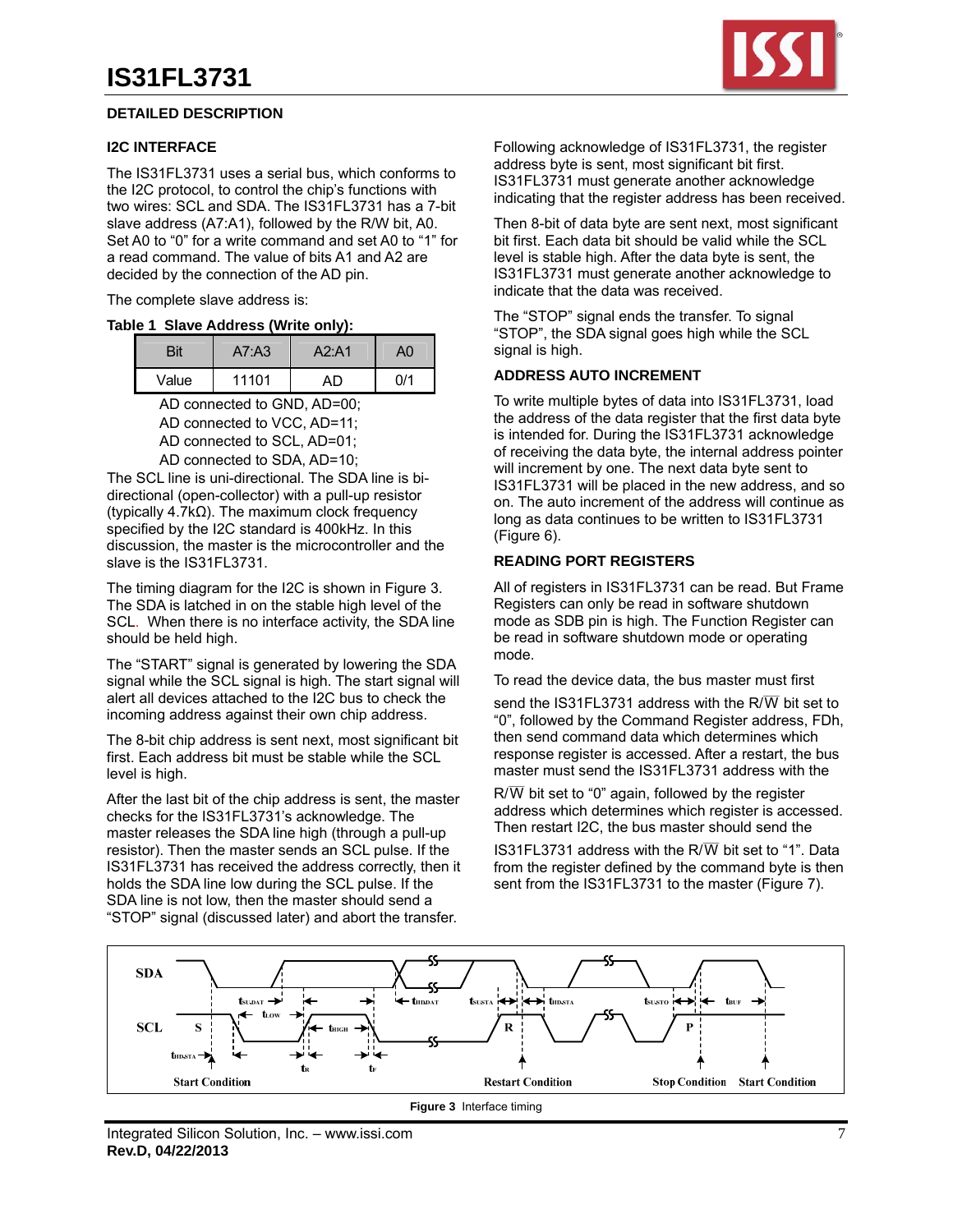



**Figure 4** Bit transfer





**Figure 6** Writing to IS31FL3731(Automatic address increment)



**Figure 7** Reading from IS31FL3731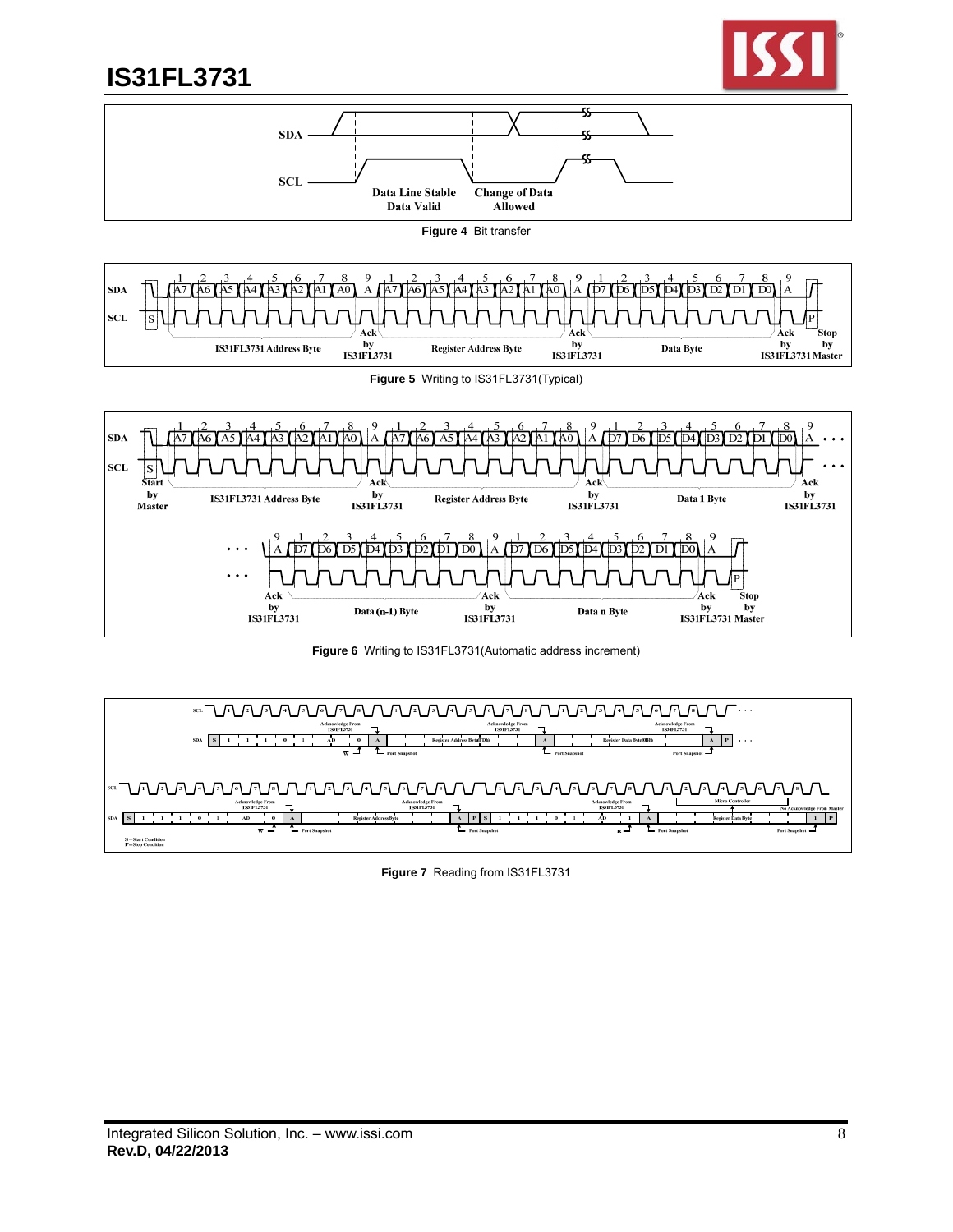

#### **REGISTER DEFINITION Table 2 FDh Command Register**

| Data      | <b>Function</b>                                     | Data          | <b>Function</b>                                     |
|-----------|-----------------------------------------------------|---------------|-----------------------------------------------------|
| 0000 0000 | Point to Page One(Frame 1 Register is available)    | 0000 0001     | Point to Page Two(Frame 2 Register is available)    |
| 0000 0010 | Point to Page Three (Frame 3 Register is available) | 0000 0011     | Point to Page Four(Frame 4 Register is available)   |
| 0000 0100 | Point to Page Five(Frame 5 Register is available)   | 0000 0101     | Point to Page Six(Frame 6 Register is available)    |
| 0000 0110 | Point to Page Seven (Frame 7 Register is available) | 0000 0111     | Point to Page Eight (Frame 8 Register is available) |
| 0000 1011 | Point to Page Nine (Function Register is available) | <b>Others</b> | Reserved                                            |

Note: The Command Register should be configured first after writing in the slave address to choose the available register (Frame Registers and Function Registers). Then write data in the choosing register.

For example, when write "0000 0011" in the Command Register (FDh), the data which writing after will be stored in the Frame 4 Register. Write new data can configure other registers.

#### **Table 3 Response Register Function (The address of each Page is starting from 00h. Frame Registers have the same format.)**

| Address     | Name                                             | Function                                             |                | R/W | <b>Default</b>             |
|-------------|--------------------------------------------------|------------------------------------------------------|----------------|-----|----------------------------|
|             | Frame Register (Page One to Page Eight) (Note 6) |                                                      |                |     |                            |
| $00h - 11h$ | <b>LED Control Register</b>                      | Store on or off state for each LED                   | $\overline{4}$ | R/W |                            |
| $12h - 23h$ | <b>Blink Control Register</b>                    | Control the blink function for each LED              | 5              | R/W | <b>XXXX</b><br><b>XXXX</b> |
| 24h ~ B3h   | <b>PWM Register</b>                              | 144 LEDs PWM duty cycle data<br>register             | 6              | R/W |                            |
|             | <b>Function Register (Page Night)</b>            |                                                      |                |     |                            |
| 00h         | <b>Configuration Register</b>                    | Configure the operation mode                         | 8              | R/W |                            |
| 01h         | Picture Display Register                         | Set the display frame in Picture Mode                | 9              | R/W |                            |
| 02h         | Auto Play Control Register 1                     | Set the way of display in Auto Frame<br>Play Mode    | 10             | R/W |                            |
| 03h         | Auto Play Control Register 2                     | Set the delay time in Auto Frame Play<br>Mode        | 11             | R/W |                            |
| 04h         | Reserved (Note 7)                                | Reserved                                             |                | R/W |                            |
| 05h         | <b>Display Option Register</b>                   | Set the display option                               | 12             | R/W |                            |
| 06h         | Audio<br>Synchronization<br>Register             | Set audio synchronization function                   | 13             | R/W | 0000<br>0000               |
| 07h         | Frame State Register                             | Store the frame display information                  | 14             | R   |                            |
| 08h         | <b>Breath Control Register 1</b>                 | Set fade in and fade out time for breath<br>function | 15             | R/W |                            |
| 09h         | <b>Breath Control Register 2</b>                 | Set the breath function                              | 16             | R/W |                            |
| 0Ah         | Shutdown Register                                | Set software shutdown mode                           | 17             | R/W |                            |
| 0Bh         | <b>AGC Control Register</b>                      | Set the AGC function and the audio<br>gain.          | 18             | R/W |                            |
| 0Ch         | Audio ADC Rate Register                          | Set the ADC sample rate of the input<br>signal       | 19             | R/W |                            |

**Note 6:** The data of Frame Registers is not assured when power on. Please initialize the Frame Registers first to ensure operate normally. **Note 7:** The 04h register has no function although it can be written. It also can be read but the data is not assured.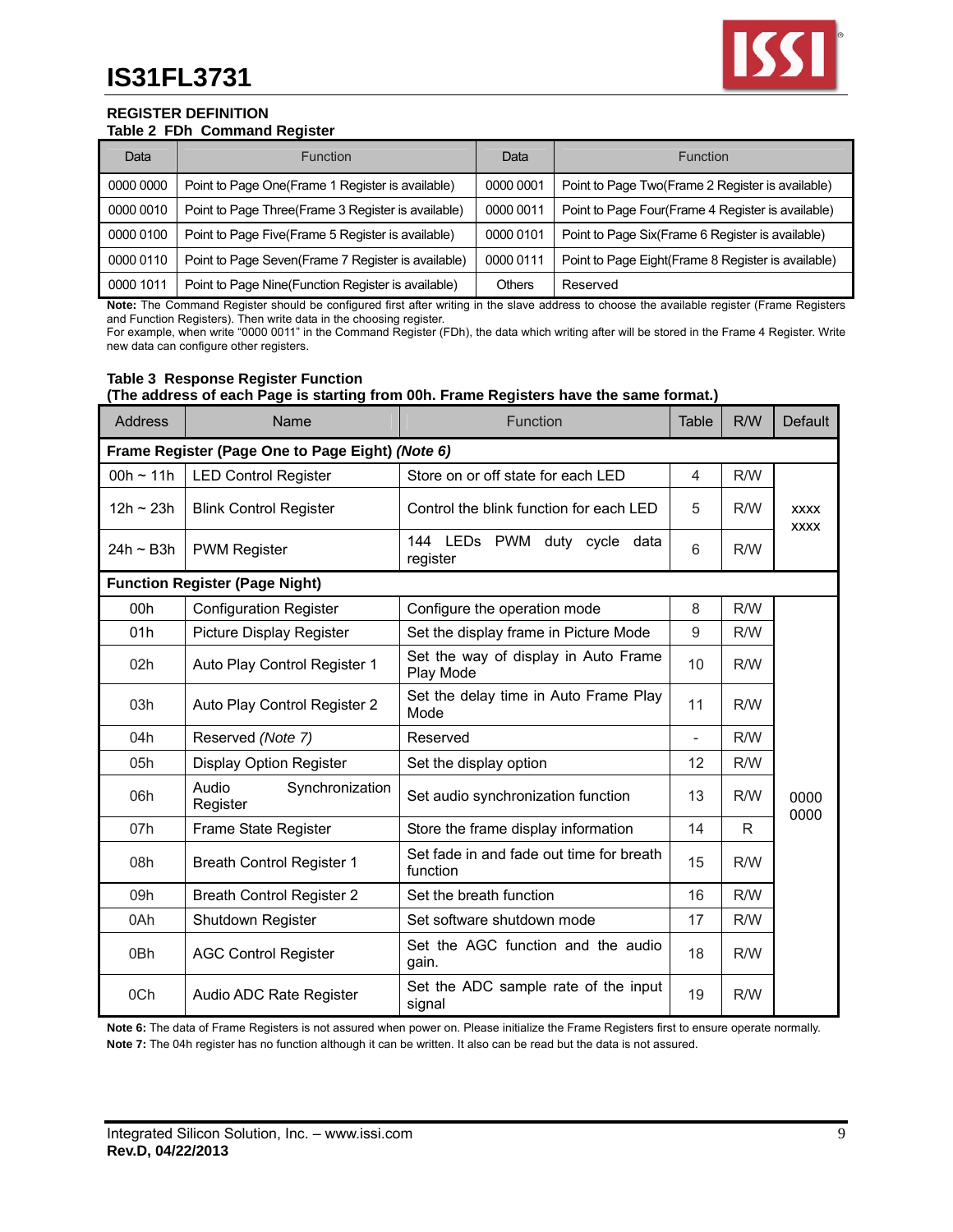

## **REGISTER CONTROL**



#### **FRAME REGISTER Table 4 00h ~ 11h LED Control Register**

| Bit     | D7:D0                                           |
|---------|-------------------------------------------------|
| Name    | $C_{X-8}$ : $C_{X-1}$ or $C_{X-16}$ : $C_{X-9}$ |
| Default | XXXX XXXX                                       |

The LED Control Registers store the on or off state of each LED in the Matrix A and B. Please refer to the detail information in Table 7.

| $C_{X-Y}$ | <b>LED State Bit</b> |
|-----------|----------------------|
| 0         | LED off              |
| -1        | LED on               |

Figure 8 in Page 11 shows the ordering of  $C_{X-Y}$ .

| Bit     | D7:D0                                           |
|---------|-------------------------------------------------|
| Name    | $C_{X-8}$ . $C_{X-1}$ or $C_{X-16}$ . $C_{X-9}$ |
| Default | XXXX XXXX                                       |

The Blink Control Registers configure the blink function of each LED in the Matrix A and B. Please refer to the detail information in Table 7.

| $C_{X-Y}$ | <b>Blink Control Bit</b> |
|-----------|--------------------------|
| 0         | Disable                  |
| 1         | Enable                   |

Figure 8 in Page 11 shows the ordering of  $C_{X-Y}$ .

### **Table 6 24h ~ B3h PWM Register**

| <b>Bit</b> | D7:DD0     |
|------------|------------|
| Name       | <b>PWM</b> |
| Default    | XXXX XXXX  |

PWM Registers modulate the 144 LEDs in 256 steps. The value of the PWM Registers decides the output current of each LED. The output current may be computed using the Formula (1):

$$
I_{\text{PWM}} = \frac{I_{LED}}{256} \cdot \sum_{n=0}^{7} D[n] \cdot 2^n \tag{1}
$$

Where  $D[n]$  stands for the individual bit value, 1 or 0, in location n.

For example: if D7:D0 = 10110101,

 $I_{\text{PWM}} = I_{\text{LED}} \left( 2^0 + 2^2 + 2^4 + 2^5 + 2^7 \right) / 256$  $I_{LED}$  is set by the external resistor,  $R_{EXT}$ ,  $I_{LED}$  =

64.7/ $R_{\text{EXT}}$ .

For example, when  $R_{\text{EXT}}$  = 20k $\Omega$ ,  $I_{\text{LED}}$  = 64.7/20 = 3.2mA.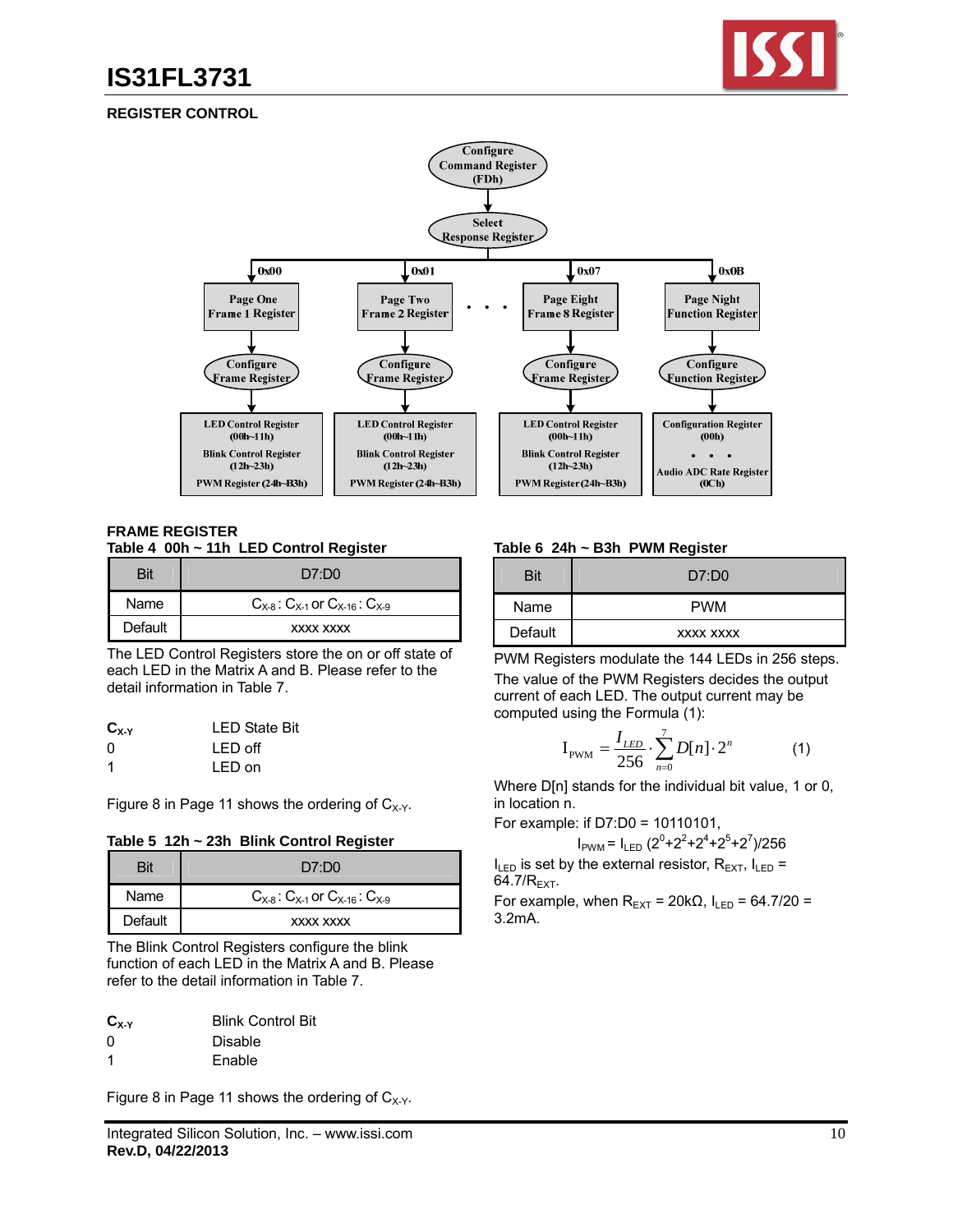

# **Table 7 Address of Frame Register**

| <b>LED Location</b>       |                              | <b>LED Control Register</b> |          | <b>Blink Control Register</b> |                 | <b>PWM Register</b> |                |
|---------------------------|------------------------------|-----------------------------|----------|-------------------------------|-----------------|---------------------|----------------|
| <b>Matrix A</b>           | Matrix B                     | <b>Matrix A</b>             | Matrix B | <b>Matrix A</b>               | Matrix B        | <b>Matrix A</b>     | Matrix B       |
| $CA1(C_{1-1} - C_{1-8})$  | $CB1(C_{1-9} \sim C_{1-16})$ | 00h                         | 01h      | 12 <sub>h</sub>               | 13h             | $24h - 2Bh$         | $2Ch \sim 33h$ |
| $CA2(C_{2-1} - C_{2-8})$  | $CB2(C_{2-9}C_{2-16})$       | 02 <sub>h</sub>             | 03h      | 14h                           | 15h             | 34h ~ 3Bh           | $3Ch \sim 43h$ |
| $CA3(C_{3-1} - C_{3-8})$  | $CB3(C_{3.9} \sim C_{3.16})$ | 04h                         | 05h      | 16h                           | 17 <sub>h</sub> | $44h - 4Bh$         | $4Ch \sim 53h$ |
| $CA4(C_{4-1} - C_{4-8})$  | $CB4(C_{4.9} \sim C_{4.16})$ | 06h                         | 07h      | 18h                           | 19 <sub>h</sub> | $54h - 5Bh$         | $5Ch \sim 63h$ |
| $CAS(C_{5-1}~C_{5-8})$    | $CB5(C_{5-9} \sim C_{5-16})$ | 08h                         | 09h      | 1Ah                           | 1Bh             | $64h - 6Bh$         | $6Ch \sim 73h$ |
| $CAG(C_{6-1}~C_{6-8})$    | $CB6(C_{6-9} \sim C_{6-16})$ | 0Ah                         | 0Bh      | 1Ch                           | 1Dh             | 74h ~ 7Bh           | $7Ch \sim 83h$ |
| $CA7(C_{7-1}~C_{7-8})$    | $CB7(C_{7-9}C_{7-16})$       | 0Ch                         | 0Dh      | 1Eh                           | 1Fh             | $84h - 8Bh$         | $8Ch \sim 93h$ |
| $CAS(C_{8-1}~C_{8-8})$    | $CB8(C_{8-9} \sim C_{8-16})$ | 0Eh                         | 0Fh      | 20h                           | 21h             | 94h ~ 9Bh           | $9Ch \sim A3h$ |
| $C A9(C_{9-1} - C_{9-8})$ | $CB9(C_{9-9} \sim C_{9-16})$ | 10 <sub>h</sub>             | 11h      | 22h                           | 23h             | $A4h \sim ABh$      | $ACh \sim B3h$ |

|     | Matrix A                                                                                                                                                            | <b>Matrix B</b>                                                                                                                                                                 |                 |
|-----|---------------------------------------------------------------------------------------------------------------------------------------------------------------------|---------------------------------------------------------------------------------------------------------------------------------------------------------------------------------|-----------------|
| CA1 |                                                                                                                                                                     |                                                                                                                                                                                 | CB1             |
| CA2 | ç,<br>$C1-3$<br>$C1-5$<br>$C1-7$<br>$C1-8$<br>$C1-1$<br>$C1-2$<br>$C1-4$<br>$C1-6$                                                                                  | W<br>C1-10 C1-11 C1-12 C1-13 C1-14 C1-15 C1-16<br>$C1-9$                                                                                                                        | CB <sub>2</sub> |
|     | 峄<br>¥,<br>$\overline{C2-1}$<br>$C2-2$<br>$C2-3$<br>$C2-5$<br>$C2-4$<br>$C2-6$<br>$C2-7$<br>$C2-8$                                                                  | 再彩<br>柄<br>$\overline{C29}$<br>$C2-10$<br>$C2-12$<br>$C2-13$<br>$C2-14$<br>$C2-15$<br>$C2-16$<br>$C2-11$                                                                        |                 |
| CA3 | 不好<br>H,<br>₹4<br>不彩<br>$+55$<br>₩                                                                                                                                  | 柄<br>经生                                                                                                                                                                         | CB3             |
| CA4 | $\overline{c3-1}$<br>$C3-3$<br>$C3-7$<br>$C3-2$<br>$C3-5$<br>$C3-6$<br>$C3-8$<br>$C3-4$                                                                             | <b>C3-9</b><br>$C3-13$ $C3-14$ $C3-15$ $C3-16$<br>$C3-10$<br>$C3-11C3-12$                                                                                                       | CB4             |
| CA5 | 59<br>Ř<br>G,<br>$\overline{C43}$<br>$C4-1$<br>C <sub>42</sub><br>$C4\overline{5}$<br>$C4-6$<br>$C4-7$<br>$C4-8$<br>$C4-4$                                          | 柄<br>47<br>$C4-9$<br>$\overline{C411}$<br>$C4-13$ $C4-14$<br>$\overline{C410}$<br>$C4-12$<br>C415<br>$C4-16$                                                                    | CB <sub>5</sub> |
|     | 不好<br>-99<br>₩.                                                                                                                                                     | 柄<br>经生                                                                                                                                                                         |                 |
| CA6 | $\overline{CS2}$<br>$\overline{CS}$ 3<br>$cs\overline{s}$<br>$C5-1$<br>$C5-4$<br>$C5-6$<br>$C5-7$<br>$C5-8$<br>स्र<br>₩<br>53<br>殄<br>Ý,                            | $C5-9$<br>$C5-10$<br>$C5-11$<br>C512<br>$CS-13$ $CS-14$<br>$C5-15$ $C5-16$<br>柄<br>ং7<br>W.<br>炒<br>W.                                                                          | CB <sub>6</sub> |
| CA7 | $C6-2$<br>$C6-5$<br>$C6-1$<br>$C6-3$<br>$C6-6$<br>$C6-7$<br>C6-4<br>C6-8                                                                                            | $\overline{C6-9}$<br>$C6-10$<br>$C6-11$<br>$C6-12$<br>$\overline{C6-13}$<br>$C6-14$<br>$CG-15$ $CG-16$                                                                          | CB7             |
|     | ₩.<br>Ř.<br>不好<br>V)<br>99<br>內<br>$C7-5$<br>$C7-1$<br>$C7-2$<br>$C7-3$<br>$C7-6$<br>$C7-4$<br>$C7-7$<br>$C7-8$                                                     | 柄<br>87<br>W<br>V)<br>∾<br>$C7-9$<br>$C7-11$<br>$\overline{C7-12}$<br>$C7-13$<br>$CT-14$<br>$\overline{C7-10}$<br>$C7-15$ $C7-16$                                               |                 |
| CA8 | 巠<br>大夫<br>Ą.<br>47                                                                                                                                                 | 柄<br>再彩<br>W.<br>₩,<br>₩.                                                                                                                                                       | CB8             |
| CA9 | $\overline{CS}$<br>$\overline{\text{cs}}$<br>$\overline{\text{C}8-6}$<br>$\overline{C8-7}$<br>$\overline{c}$ 8-1<br>$\overline{C8-2}$<br>$\overline{C84}$<br>$C8-8$ | $\overline{CS}$<br>$\overline{\text{c}}$ <sub>10</sub><br>$\overline{C8-11}$<br>$\overline{C8-12}$<br>$\overline{C8-13}$<br>$\overline{C8-14}$<br>$\overline{C8-15}$<br>$C8-16$ | CB9             |
|     | 柄<br>১২<br>₩,<br>秄<br>必<br>紾<br>87<br>$C9-2$<br>$\overline{C9}$ 3<br>$\overline{C9}$ -5<br>$C9-6$<br>$C9$ .<br>$C9-8$<br>C9-1<br>C9-4                               | ¥¥<br>13<br>终<br>É.<br>H,<br>Ŵ.<br>W,<br>₩,<br>$C9-9$<br>$C9-10$<br>$C9-11$<br>$C9-12$<br>$C9-13$<br>$C9-14$<br>$C9-16$<br>C9-15                                                |                 |

**Figure 8** LED array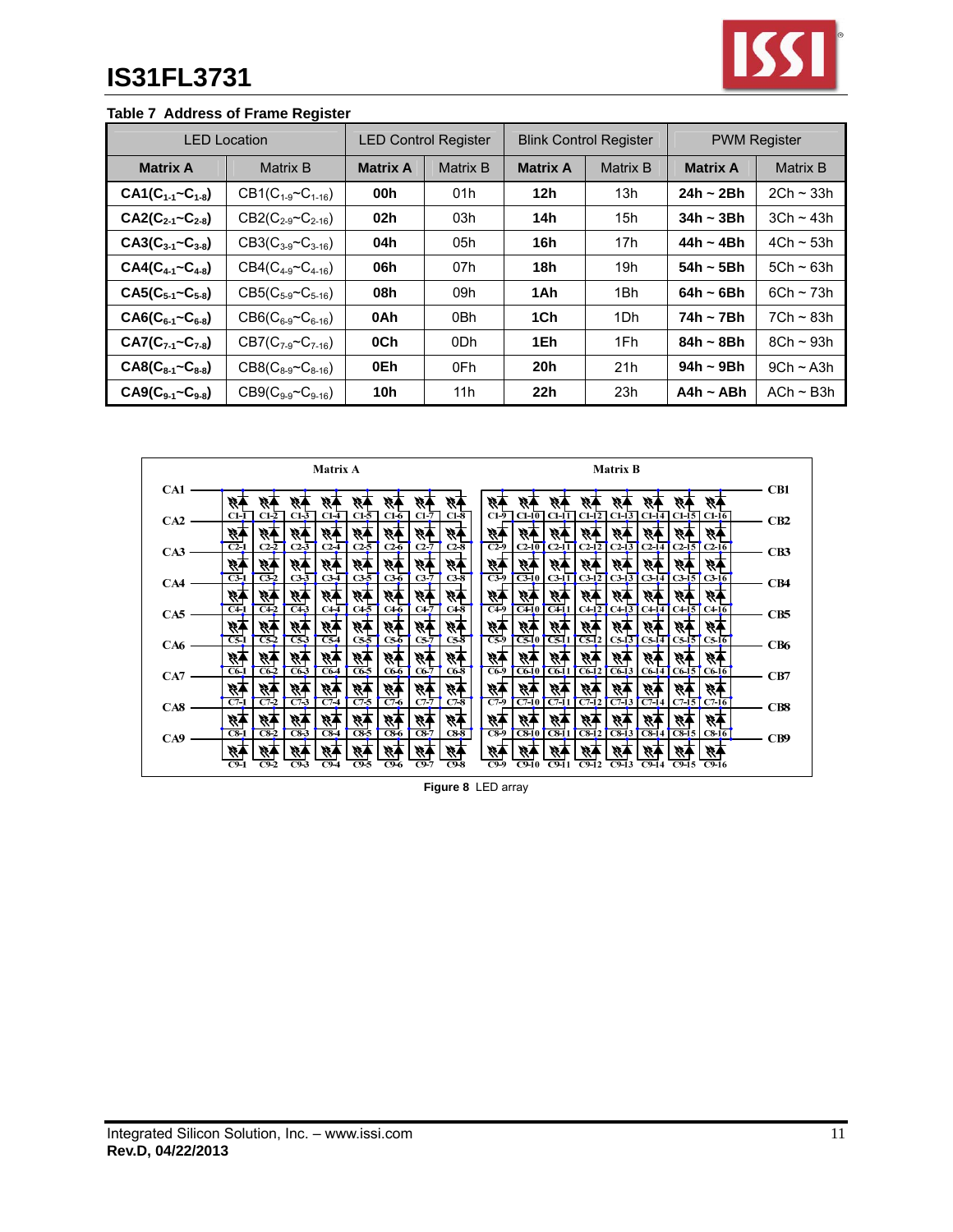

#### **FUNCTION REGISTER Table 8 00h Configuration Register**

| Bit     | D7:D5 | --<br>D4: D3 | D2:DD0 |
|---------|-------|--------------|--------|
| Name    |       | <b>MODE</b>  | FS     |
| Default | 000   | იი           | റററ    |

The Configuration Register sets operating mode of IS31FL3731.

| <b>MODE</b> | Display Mode                        |
|-------------|-------------------------------------|
| 00          | Picture Mode                        |
| 01          | Auto Frame Play Mode                |
| 1x          | Audio Frame Play Mode               |
|             |                                     |
| FS          | Frame Start                         |
|             | (Available in Auto Frame Play Mode) |
| 000         | Frame 1                             |
| 001         | Frame 2                             |
| 010         | Frame 3                             |
| 011         | Frame 4                             |
| 100         | Frame 5                             |
| 101         | Frame 6                             |
| 110         | Frame 7                             |
| 111         | Frame 8                             |
|             |                                     |

FS bit sets the start frame in Auto Frame Play Mode. Movie starts from Frame 4 when the FS bit is set to "011". The FS bit is only available in Auto Frame Play Mode.

#### **Table 9 01h Picture Display Register**

| Bit     | D7: D3 | D2:DD0 |
|---------|--------|--------|
| Name    |        | PFS    |
| Default | 00000  | റററ    |

The Picture Display Register sets display frame in Picture Mode.

| <b>PFS</b> | <b>Picture Frame Selection</b> |  |  |  |  |
|------------|--------------------------------|--|--|--|--|
|            | (Available in Picture Mode)    |  |  |  |  |
| 000        | Frame 1                        |  |  |  |  |
| 001        | Frame 2                        |  |  |  |  |
| 010        | Frame 3                        |  |  |  |  |
| 011        | Frame 4                        |  |  |  |  |
| 100        | Frame 5                        |  |  |  |  |
| 101        | Frame 6                        |  |  |  |  |
| 110        | Frame 7                        |  |  |  |  |
| 111        | Frame 8                        |  |  |  |  |
|            |                                |  |  |  |  |

### **Table 10 02h Auto Play Control Register 1**

| Bit     | 7ה                       | D6: D4     | D3                       | D2:DD0     |
|---------|--------------------------|------------|--------------------------|------------|
| Name    | $\overline{\phantom{0}}$ | <b>CNS</b> | $\overline{\phantom{0}}$ | <b>FNS</b> |
| Default |                          | იიი        | U                        | റററ        |

The Auto Play Control Register 1 sets the way of display in Auto Frame Play Mode.

| CNS | Number of Loops Playing Selection |
|-----|-----------------------------------|
|-----|-----------------------------------|

(Available in Auto Frame Play Mode)

| 000 | Play endless |
|-----|--------------|
| 001 | 1 loop       |
| 010 | 2 loops      |
| 011 | 3 loops      |
| 100 | 4 loops      |
| 101 | 5 loops      |
| 110 | 6 loops      |
| 111 | 7 loops      |

| <b>FNS</b> | Number of Frames Playing Selection  |
|------------|-------------------------------------|
|            | (Available in Auto Frame Play Mode) |

| 000 | All Frame |
|-----|-----------|
| 001 | 1 frame   |
| 010 | 2 frames  |
| 011 | 3 frames  |
| 100 | 4 frames  |
| 101 | 5 frames  |
| 110 | 6 frames  |
| 111 | 7 frames  |
|     |           |

Movie will be stop in the next frame of the cycle. For example, FS bit is set to "011", CNS bit is set to "011" and FNS bit is set to "011". Then the movie will play from frame 4 to frame 6 and play three times it stops in frame 7.

#### **Table 11 03h Auto Play Control Register 2**

| Bit     | D7:DB | D5:DD0 |
|---------|-------|--------|
| Name    |       |        |
| Default | Ю     | 000000 |

The Auto Play Control Register 2 sets the delay time in Auto Frame Play Mode (Figure 12).

| <b>FDT</b> | Frame Delay Time                                             |
|------------|--------------------------------------------------------------|
|            | (Available in Auto Frame Play Mode)                          |
|            | If $A = 0$ . FDT = $T \times 64$ :                           |
|            | If A = $1 - 63$ . FDT = $1 \times A$ :                       |
|            | $A = 0$ ~63 and $\tau = 11$ ms (Typ.);                       |
|            | For example, when $A = 23$ , FDT is $11ms \times 23 = 253ms$ |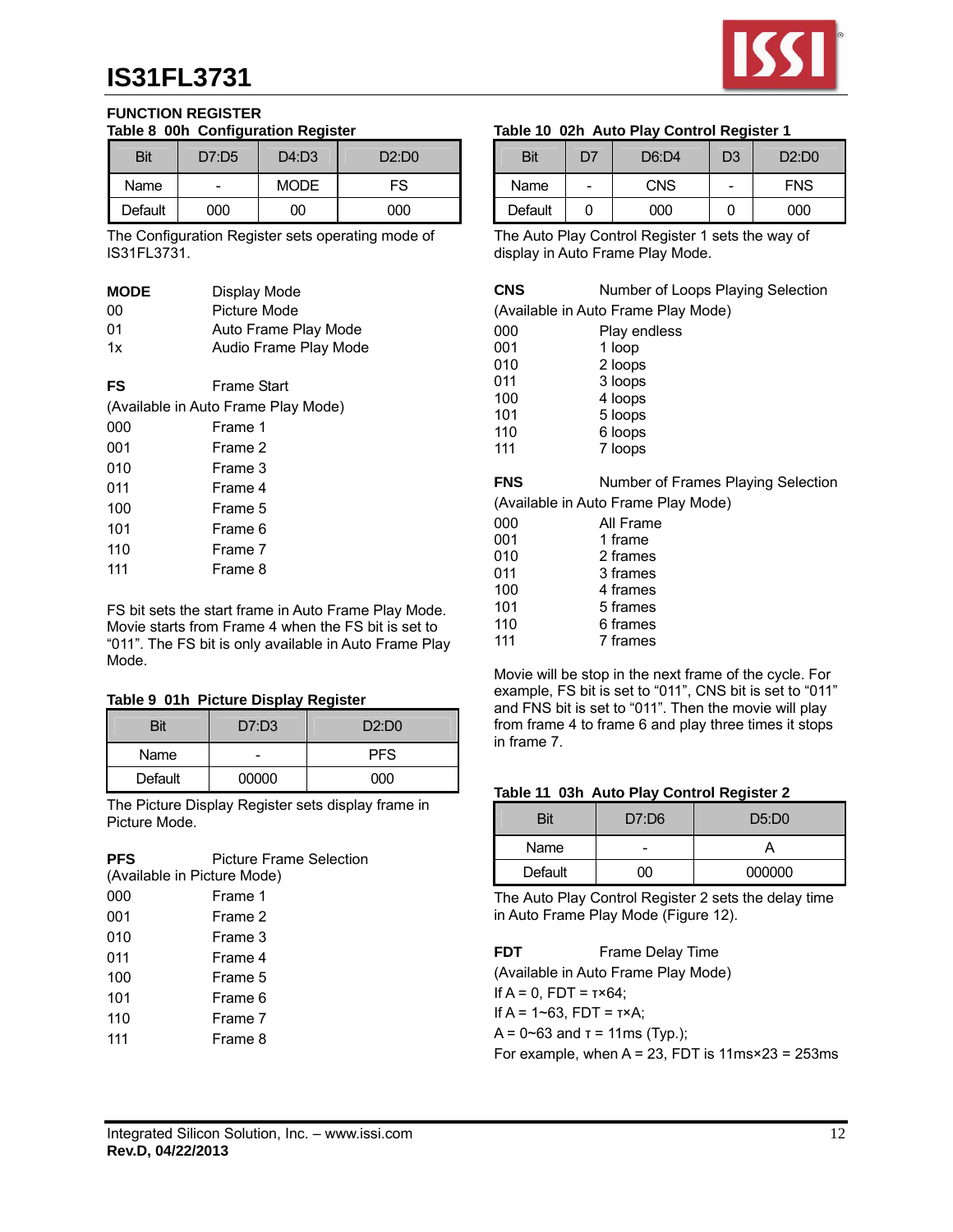

#### **Table 12 05h Display Option Register**

| <b>Bit</b> | D7:D6 | D5 | D4 | D <sub>3</sub> | D2:DD0 |
|------------|-------|----|----|----------------|--------|
| Name       |       | IC |    | BЕ             |        |
| Default    | 00    |    |    |                | 000    |

The Display Option Register sets display option of IS31FL3731.

| IC                                                  |               |                     | <b>Intensity Control</b>                 |  |  |  |
|-----------------------------------------------------|---------------|---------------------|------------------------------------------|--|--|--|
| 0                                                   |               |                     | Set the intensity of each frame          |  |  |  |
|                                                     | independently |                     |                                          |  |  |  |
| 1                                                   |               |                     | Use intensity setting of frame 1 for all |  |  |  |
|                                                     | other frames  |                     |                                          |  |  |  |
| BE                                                  |               | <b>Blink Enable</b> |                                          |  |  |  |
| 0                                                   | Disable       |                     |                                          |  |  |  |
| 1                                                   | Enable        |                     |                                          |  |  |  |
|                                                     |               |                     |                                          |  |  |  |
| <b>BPT</b>                                          |               |                     | <b>Blink Period Time</b>                 |  |  |  |
| $BPT = T \times A$ :                                |               |                     |                                          |  |  |  |
| $A = 0-7$ , $T = 0.27$ s (Typ.);                    |               |                     |                                          |  |  |  |
| For example, when $A = 5$ , BPT is 0.27s×5 = 1.35s. |               |                     |                                          |  |  |  |

The duty cycle for blink function is 50%.

#### **Table 13 06h Audio Synchronization Register**

| Bit            | D7: D1  | DO |
|----------------|---------|----|
| Name           |         | ΑĿ |
| <b>Default</b> | 0000000 |    |

The Audio Synchronization Register sets audio synchronization function.

| AЕ | Audio Synchronization Enable |
|----|------------------------------|
|----|------------------------------|

0 Audio synchronization disable

1 Enable audio signal to modulate the intensity of the matrix

The intensity of matrix can be modulated by the audio input signal basing on each LED's current is set by PWM when the AE bit is set to "1".

### **Table 14 07h Frame State Register (Read Only)**

| Bit     | D7:D5 | D4  | D3 | D2:DD0 |
|---------|-------|-----|----|--------|
| Name    | -     | INT |    | ?FD    |
| Default |       |     | -  |        |

The Frame State Register stores the frame display information.

| INT | Interrupt Bit                       |  |  |
|-----|-------------------------------------|--|--|
|     | (Available in Auto Frame Play Mode) |  |  |
| o   | Movie does not finish               |  |  |
| 1   | Movie has finished                  |  |  |
|     |                                     |  |  |
| CFD | Current Frame Display               |  |  |
| იიი | Frame 1                             |  |  |
| 001 | Frame 2                             |  |  |
| 010 | Frame 3                             |  |  |
| 011 | Frame 4                             |  |  |
| 100 | Frame 5                             |  |  |
| 101 | Frame 6                             |  |  |
| 110 | Frame 7                             |  |  |
| 111 | Frame 8                             |  |  |
|     |                                     |  |  |

The INT bit will be set to "1" automatically when movie is end in Auto Frame Play Mode. The INT bit can be cleared up by reading the Frame State Register.

#### **Table 15 08h Breath Control Register 1**

| Bit     | לח | D6:DA | D3                       | D2:DD0 |
|---------|----|-------|--------------------------|--------|
| Name    | -  |       | $\overline{\phantom{0}}$ |        |
| Default |    | 000   |                          | 000    |

The Breath Control Register 1 sets fade in and fade out time for breath function.

## **FOT** Fade Out Time

 $FOT = T \times 2^A$ 

 $A = 0~7$ ,  $T = 26$ ms (Typ.)

For example, when  $A = 4$ , FOT is  $26 \text{ms} \times 2^4 = 416 \text{ms}$ 

**FIT Fade In Time** λB

$$
FIT = Tx2
$$

 $B = 0-7$ ,  $T = 26$ ms (Typ.)

For example, when A = 4, FIT is  $26 \text{ms} \times 2^4 = 416 \text{ms}$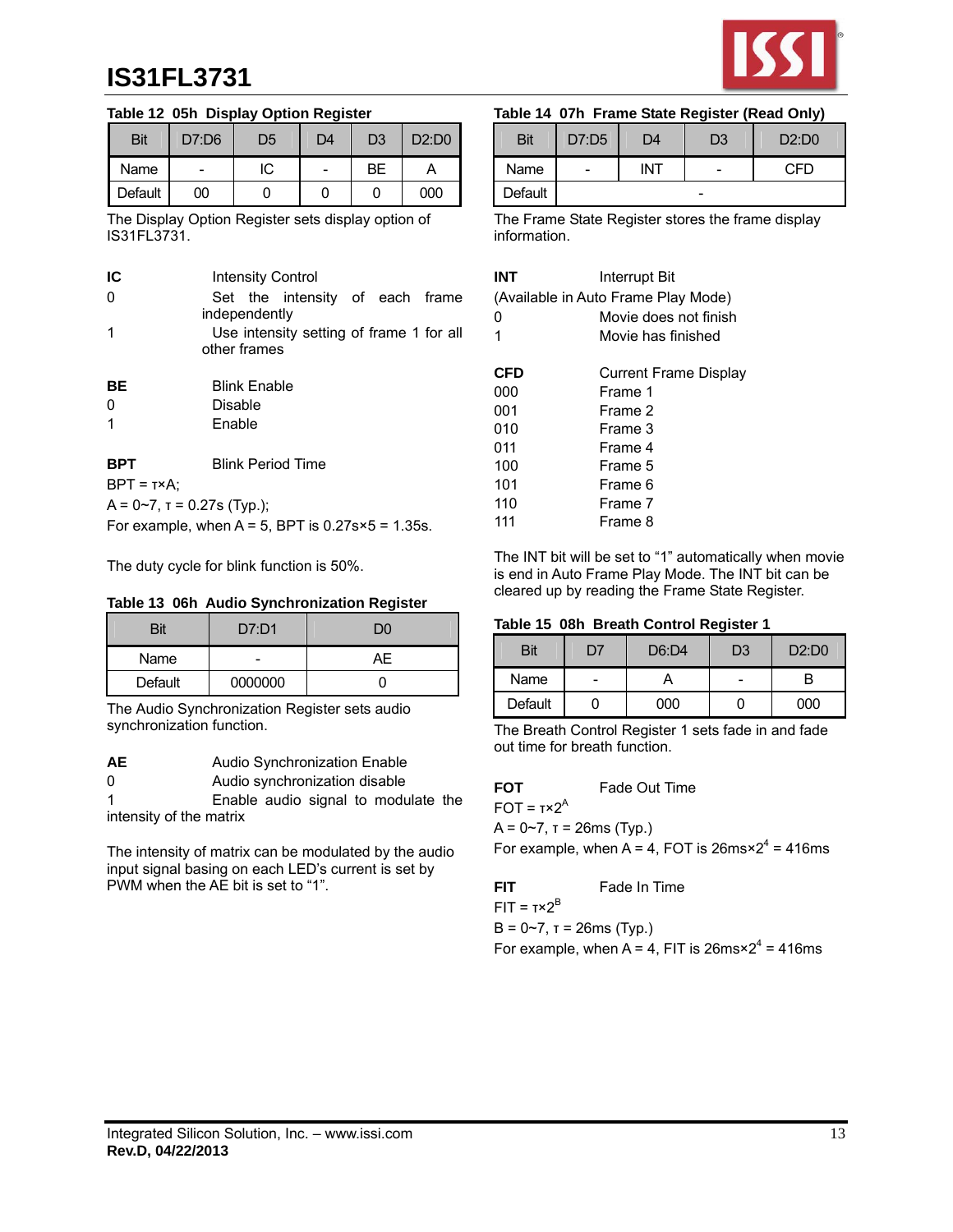

### **Table 16 09h Breath Control Register 2**

| Bit     | D7:DS | D4 | D <sub>3</sub> | D2:DD0 |
|---------|-------|----|----------------|--------|
| Name    | -     | FN |                |        |
| Default | 000   |    |                | 000    |

The Breath Control Register 2 sets the breath function.

### **B EN** Breath Enable

(Available in Picture Mode and Auto Frame Play Mode)

| 0 | Disable |
|---|---------|
| 1 | Enable  |

**ET** Extinguish Time

 $ET = **τ**×2<sup>A</sup>$ 

 $A = 0 - 7$ ,  $T = 3.5$ ms (Typ.)

For example, when  $A = 4$ , ET is 3.5ms $\times 2^4 = 56$ ms

#### **Table 17 0Ah Shutdown Register**

| Bit     | D7: D1  |     |  |
|---------|---------|-----|--|
| Name    | -       | SSD |  |
| Default | 0000000 |     |  |

The Shutdown Register sets software shutdown mode.

| <b>SSD</b> | Shutdown Control        |
|------------|-------------------------|
| 0          | Shutdown Mode           |
| -1         | <b>Normal Operation</b> |

#### **Table 18 0Bh AGC Control Register**

| Bit     | D7:DB | D4          | D <sub>3</sub> | D2:DD0 |
|---------|-------|-------------|----------------|--------|
| Name    |       | <b>AGCM</b> | AGC            | AGS    |
| Default | 000   |             |                | 000    |

The AGC Control Register sets the AGC function and the audio gain.

| <b>AGCM</b> | AGC Mode  |  |  |
|-------------|-----------|--|--|
| 0           | Slow Mode |  |  |
| 1           | Fast Mode |  |  |

| AGC | <b>AGC Enable</b> |
|-----|-------------------|
| n   | Disable           |
| -1  | Enable            |

| AGS | Audio Gain Selection |
|-----|----------------------|
| 000 | 0dB                  |
| 001 | 3dB                  |
| 010 | 6dB                  |
| 011 | 9dB                  |
| 100 | 12dB                 |
| 101 | 15dB                 |
| 110 | 18dB                 |
| 111 | 21dB                 |

The AGS bit is available in Audio Frame Play Mode and audio synchronization mode.

### **Table 19 0Ch Audio ADC Rate Register**

| Bit     | D7:DD0    |
|---------|-----------|
| Name    |           |
| Default | 0000 0000 |

The Audio ADC Rate Register sets the ADC sample rate of the input signal in Audio Frame Play Mode.

### **AAR** Audio ADC Rate

(Available in Audio Frame Play Mode)

If A = 0, AAR = τ×256

If A = 1~255, AAR = τ×A

τ = 46μs (Typ.)

For example, when  $A = 14$ , AAR is  $46\mu s \times 14 = 644\mu s$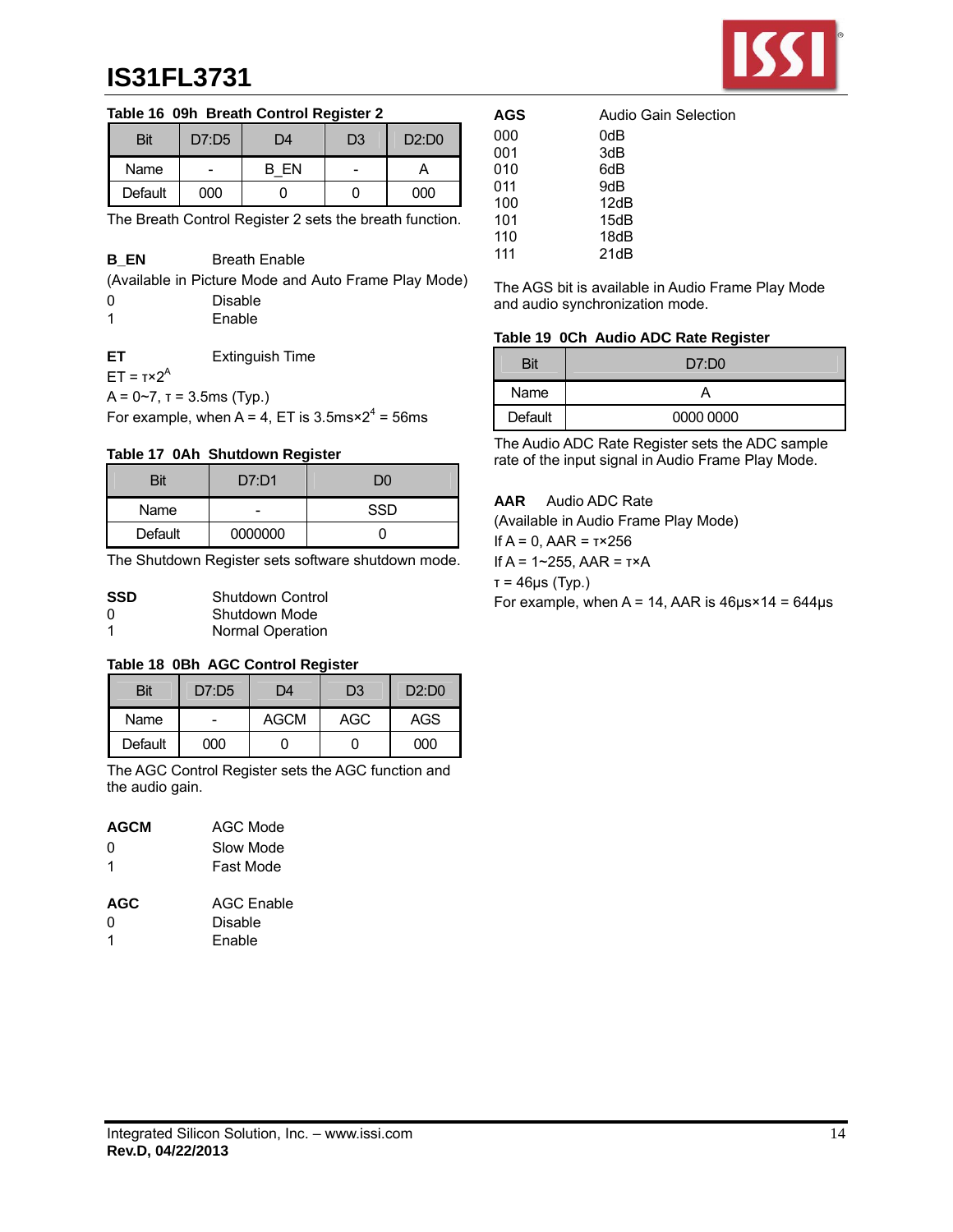

## **FUNCTIONAL BLOCK DIAGRAM**

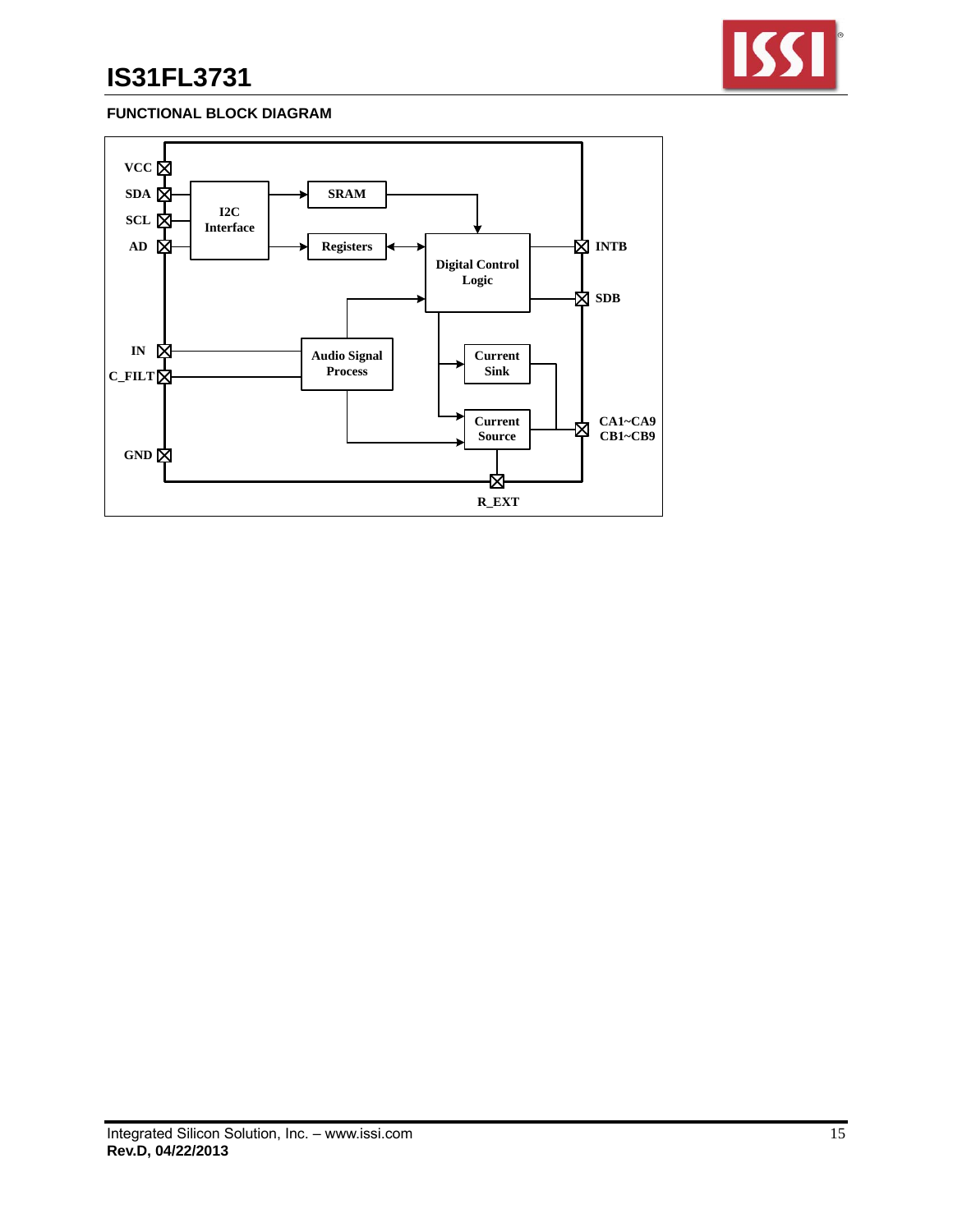

#### **APPLICATION INFORMATION (The description below is for the Function Register unless otherwise noted.)**

#### **PWM CONTROL**

The brightness of 144 LEDs can be modulated with 256 steps by PWM Register. For example, if the data in PWM Register is "0000 0100", then the PWM is the fourth step.

Writing new data continuously to the registers can modulate the brightness of the LEDs to achieve a breathing effect.

#### **GAMMA CORRECTION**

In order to perform a better visual LED breathing effect we recommend using a gamma corrected PWM value to set the LED intensity. This results in a reduced number of steps for the LED intensity setting, but causes the change in intensity to appear more linear to the human eye.

Gamma correction, also known as gamma compression or encoding, is used to encode linear luminance to match the non-linear characteristics of display. Since the IS31FL3731 can modulate the brightness of the LEDs with 256 steps, a gamma correction function can be applied when computing each subsequent LED intensity setting such that the changes in brightness matches the human eye's brightness curve.

#### **Table 17 32 gamma steps with 256 PWM steps**

| C(0)  | C(1)  | C(2)  | C(3)  | C(4)  | C(5)  | C(6)  | C(7)  |
|-------|-------|-------|-------|-------|-------|-------|-------|
| 0     |       | 2     | 4     | 6     | 10    | 13    | 18    |
| C(8)  | C(9)  | C(10) | C(11) | C(12) | C(13) | C(14) | C(15) |
| 22    | 28    | 33    | 39    | 46    | 53    | 61    | 69    |
| C(16) | C(17) | C(18) | C(19) | C(20) | C(21) | C(22) | C(23) |
|       |       |       |       |       |       |       |       |
| 78    | 86    | 96    | 106   | 116   | 126   | 138   | 149   |
| C(24) | C(25) | C(26) | C(27) | C(28) | C(29) | C(30) | C(31) |



**Figure 9** Gamma Correction(32 Steps)

Choosing more gamma steps provides for a more continuous looking breathing effect. This is useful for very long breathing cycles. The recommended

configuration is defined by the breath cycle T. When T=1s, choose 32 gamma steps, when T=2s, choose 64 gamma steps. The user must decide the final number of gamma steps not only by the LED itself, but also based on the visual performance of the finished product.

| Table 18 64 gamma steps with 256 PWM steps |  |  |
|--------------------------------------------|--|--|
|--------------------------------------------|--|--|

| C(0)  | C(1)  | C(2)  | C(3)  | C(4)  | C(5)  | C(6)  | C(7)  |
|-------|-------|-------|-------|-------|-------|-------|-------|
| 0     | 1     | 2     | 3     | 4     | 5     | 6     | 7     |
| C(8)  | C(9)  | C(10) | C(11) | C(12) | C(13) | C(14) | C(15) |
| 8     | 10    | 12    | 14    | 16    | 18    | 20    | 22    |
| C(16) | C(17) | C(18) | C(19) | C(20) | C(21) | C(22) | C(23) |
| 24    | 26    | 29    | 32    | 35    | 38    | 41    | 44    |
| C(24) | C(25) | C(26) | C(27) | C(28) | C(29) | C(30) | C(31) |
| 47    | 50    | 53    | 57    | 61    | 65    | 69    | 73    |
| C(32) | C(33) | C(34) | C(35) | C(36) | C(37) | C(38) | C(39) |
| 77    | 81    | 85    | 89    | 94    | 99    | 104   | 109   |
| C(40) | C(41) | C(42) | C(43) | C(44) | C(45) | C(46) | C(47) |
| 114   | 119   | 124   | 129   | 134   | 140   | 146   | 152   |
| C(48) | C(49) | C(50) | C(51) | C(52) | C(53) | C(54) | C(55) |
| 158   | 164   | 170   | 176   | 182   | 188   | 195   | 202   |
| C(56) | C(57) | C(58) | C(59) | C(60) | C(61) | C(62) | C(63) |
| 209   | 216   | 223   | 230   | 237   | 244   | 251   | 255   |



**Figure 10** Gamma Correction(64 Steps)

**Note:** The data of 32 gamma steps is the standard value and the data of 64 gamma steps is the recommended value.

#### **OPERATING MODE**

IS31FL3731 has three operating modes, Picture Mode, Auto Frame Play Mode and Audio Frame Play Mode.

#### **PICTURE MODE**

By setting the MODE bit of the Configuration Register (00h) to "00", the IS31FL3731 operates in Picture Mode. Set the PFS bit of Picture Display Register (01h) to choose the display frame. The Picture Mode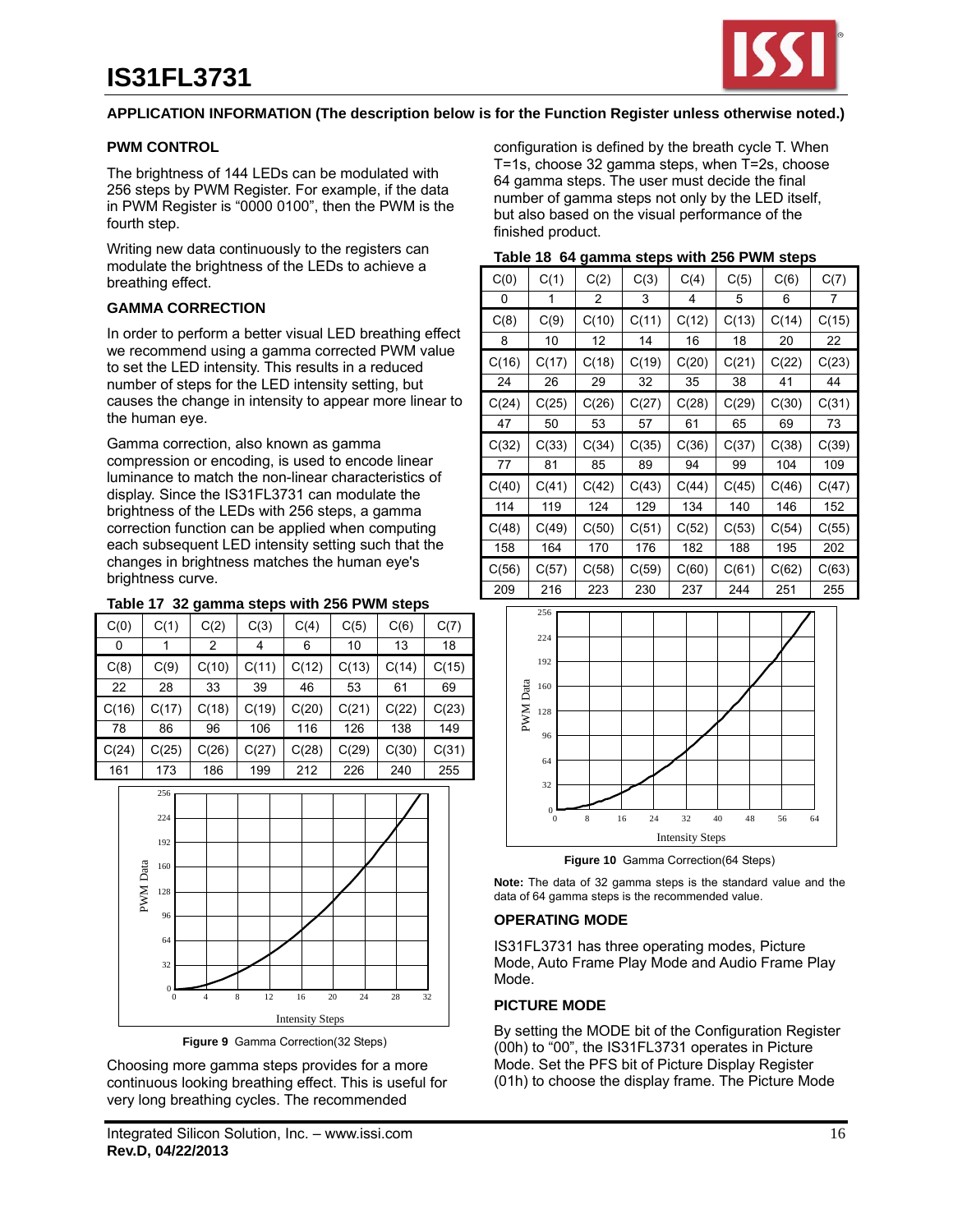

can be operating with breath function by configuring Breath Control Register 2 (09h).

### **AUTO FRAME PLAY MODE**

By setting the MODE bit of the Configuration Register (00h) to "01", the IS31FL3731 operates in Auto Frame Play Mode. It stores data of 8 frames and automatically plays in order. Customers can configure the delay time between each two frames and the first playing frame by setting the FS bit of Configuration Register (00h). The Auto Play Control Register 1 (02h) can configure the display cycle and display frames.

Configure the Auto Play Control Register 2 (03h), Breath Control Register 1 (08h) and Breath Control Register 2 (09h) can set the breath time between two frames switching.

### **AUDIO FRAME PLAY MODE**

By setting the MODE bit of the Configuration Register (00h) to "1x", the IS31FL3731 operates in Audio Frame Play Mode. It stores data of 8 frames and the 8 frames playing follow the input signal. 0Ch register is used to set the ADC sample rate for the input signal to control frames playing. It plays the first frame when the value is the smallest and plays the eighth frame when the value is the biggest.

### **AUDIO MODULATED AND GAIN SETTING**

By setting the AE bit of the Audio Synchronization Register (06h) to "1", IS31FL3731 operates with audio synchronization. The intensity of LEDs is adjusted by the input signal. The audio input gain can be set by the AGC Control Register (0Bh).

## **BLINK FUNCTION SETTING**

By setting the BE bit of the Display Option Register (05h) to "1", blink function enable. If the BE bit is set to "1", each LED can be controlled by the Blink Control Registers (12h~23h in Page One to Page Eight). The Display Option Register (05h) is used to set the blink period time, BPT, and the duty cycle is 50% (Figure 11).



**Figure 11** Blink function

#### **BREATHING FUNCTION SETTING**

When IS31FL3731 switches playing frame, breath function is available. By setting the B\_EN bit of the Breath Control Register 2 (09h) to "1", breath function enable. When set the B EN bit to "0", breath function disable.



**Figure 12** Breathing function

### **INTERRUPT CONTROL**

When IS31FL3731 is playing frame in the Auto Frame Play Mode, the INTB pin is high and the INT bit of Frame State Register (07h) is "0". It will be pulled low as movie end and the INT bit will be set to "1" at the same time.

The INTB pin will come back to high level automatically if it stays low at least 7ms. The INT bit will reset to "0" only when reading the Frame State Register (07h).

## **LED MATRIX CIRCUIT**

The IS31FL3731 can drive 144 LEDs totally. Part of LEDs can if there is no need to use all 144 LEDs (Figure 13). But the LEDs which are no connected must be off by LED Control Register (Frame Registers) or it will affect other LEDs.

|     | <b>Matrix A</b>                                                                                                                                                                             |
|-----|---------------------------------------------------------------------------------------------------------------------------------------------------------------------------------------------|
| CA1 |                                                                                                                                                                                             |
| CA2 | $C1-3$<br>C1.5<br>$C1-1$<br>$C1-2$<br>$C1-7$<br>$C1-8$<br>$C1-$<br>$C1-6$                                                                                                                   |
| CA3 | 9)<br>Ø,<br>Ø.<br>Ø,<br>H,<br>Ø,<br>Ø.<br>$C2-1$<br>$C2-3$<br>$C2-5$<br>$C2-2$<br>$C2-4$<br>$C2-7$<br>$C2-8$<br>$C2-6$                                                                      |
|     | Ý,<br>9,<br>Y)<br>9,<br>Ą,                                                                                                                                                                  |
| CA4 | $C3-3$<br>$C3-4$<br>$C3-5$<br>$C3-7$<br>$C3-\overline{8}$<br>$C3-1$<br>$C3-6$<br>$C3-2$<br>Ø,<br>¥.<br>H.<br>Ý,<br>¥,                                                                       |
| CA5 | $\overline{C41}$<br>$\overline{C43}$<br>$C4\overline{5}$<br>$C4-2$<br>$C4\overline{4}$<br>C47<br>$C4-8$<br>$C4-6$                                                                           |
| CA6 | Y,<br>H,<br>Þ,<br>H.<br>Þ.<br>Ħ.<br>H.<br>$\overline{CS}$<br>$C5-2$<br>$C5-3$<br>$C5-5$<br>$C5-6$<br>$C5-4$<br>$C5-7$                                                                       |
|     | H,<br>9,<br>9)                                                                                                                                                                              |
| CA7 | $\overline{\text{C6-1}}$<br>$C6-6$<br>$C6-7$<br>$C6-2$<br>$C6-3$<br>$C6-5$<br>$C6-4$<br>9,<br>4<br>9,<br>4,<br>Ø.                                                                           |
| CA8 | $\overline{C7}1$<br>$\overline{C7-3}$<br>$C7-6$<br>$C7-7$<br>$C7-2$<br>$C7-4$<br>C/5                                                                                                        |
|     | W.<br>9)<br>H,<br>93<br>Ø.<br>æ,<br>$\overline{\text{c}}$ 81<br>$\overline{C8}$ 7<br>$\overline{C8-2}$<br>- - 33-6<br>$\overline{\text{c}}\text{s}$ -6<br>$C8-\overline{8}$<br>$-683 - 684$ |
| CA9 |                                                                                                                                                                                             |
|     | $C9-1$<br>$C9-6$<br>C9-2<br>C9-7<br>C9-8                                                                                                                                                    |

**Figure 13** No C9-3~C9-5, C5-8~C9-8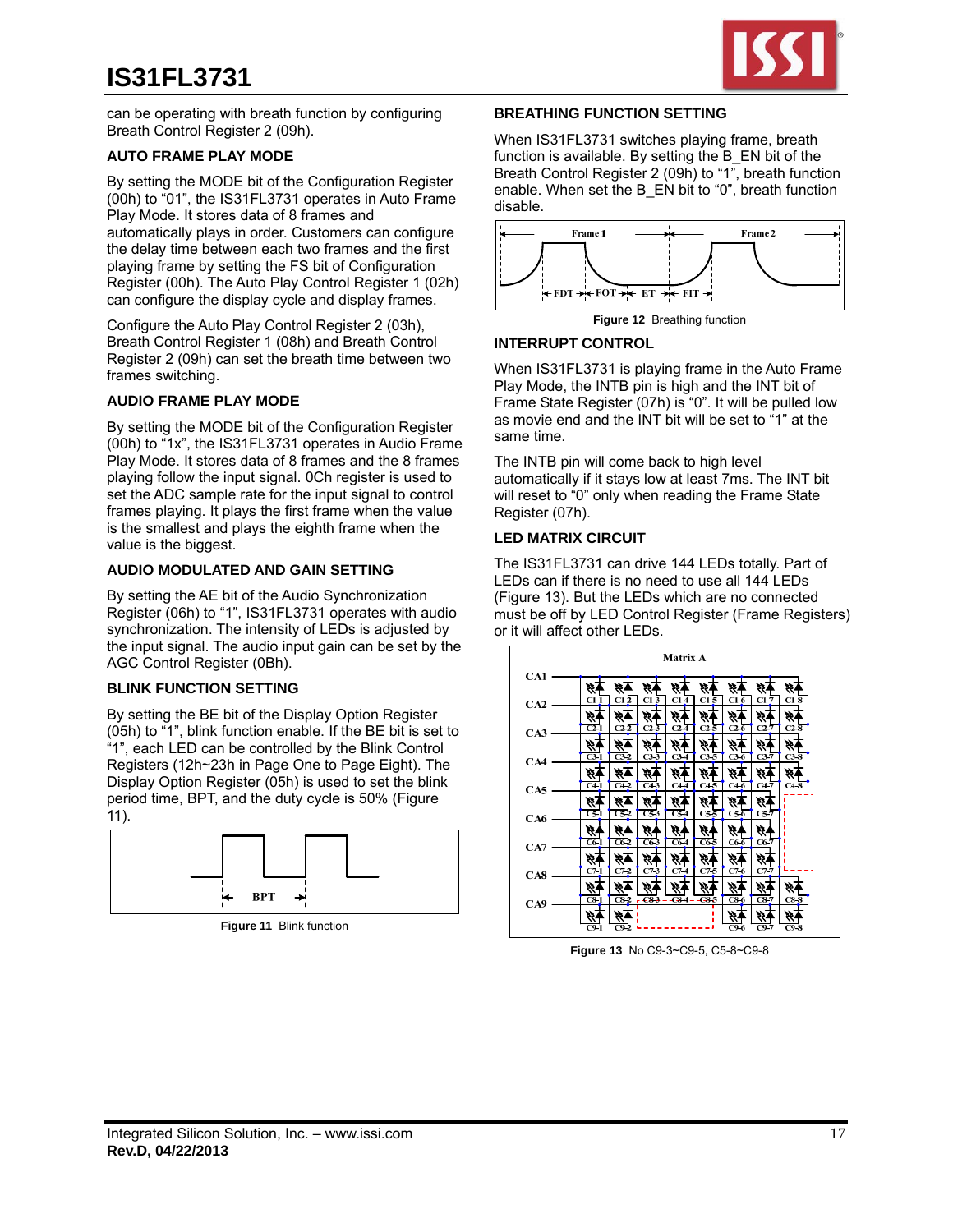

## **MORE FRAMES DISPLAY**

The IS31FL3731 can store 8 frames data at best. Each 4 frames writing in Frame Registers is recommended if there are more frames to play (Figure 14). First, store 8 frames data and play 4 frames in front. Then play last 4 frames and writing new data in the Frame Registers (1~4) at the same time. Play the new 4 frames (1~4) and write new data in the Frame Registers (5~8).



**Figure 14** More frame data writing in

## **REXT**

The average output current of each LED can be adjusted by the external resistor,  $R_{\text{EXT}}$ , as described in Formula (2).

$$
I_{LED} = 64.7 / R_{EXT} \tag{2}
$$

For example, in Figure 1,  $R_{\text{EXT}}$  = 20k $\Omega$ ,

So  $I_{LED} = 64.7 / 20 = 3.2 mA$ 

The recommended minimum value of  $R_{FXT}$  is 18k $\Omega$ , or it may cause a large current.

### **SHUTDOWN MODE**

Shutdown mode can be used as a means of reducing power consumption. During shutdown mode all registers retain their data.

### **SOFTWARE SHUTDOWN**

By setting SSD bit of the Shutdown Register (0Ah) to "0", the IS31FL3731 will operate in software shutdown mode. When the IS31FL3731 is in software shutdown mode, all current sources and digital drivers are switched off, so that the matrix is blanked. All registers can be writing or read when the SDB pin is pulled high in software shutdown mode.

## **HARDWARE SHUTDOWN**

The chip enters hardware shutdown mode when the SDB pin is pulled low. All registers are forbidden writing and reading.



**Figure 15** Shutdown Control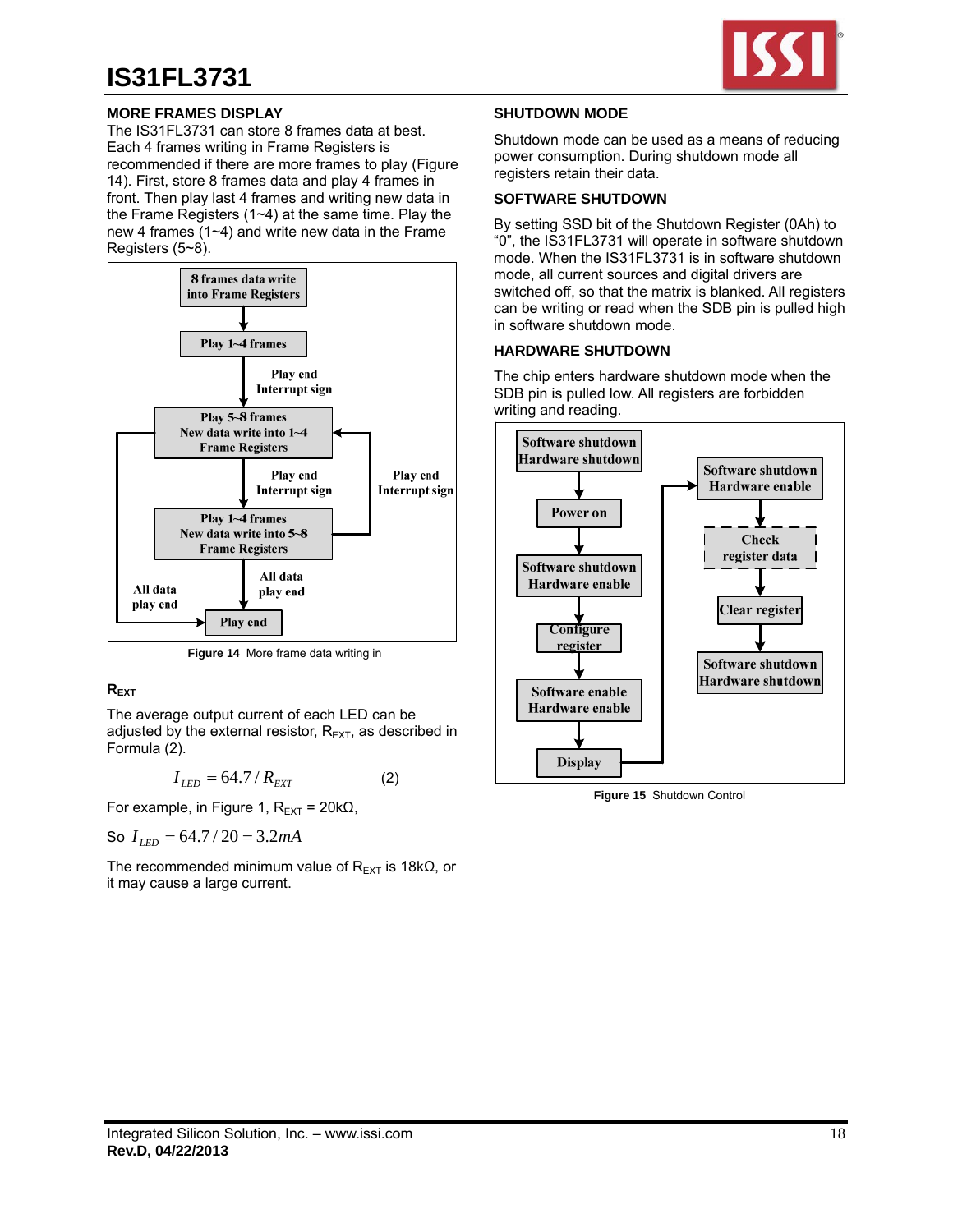

### **APPLICATION DESIGN**

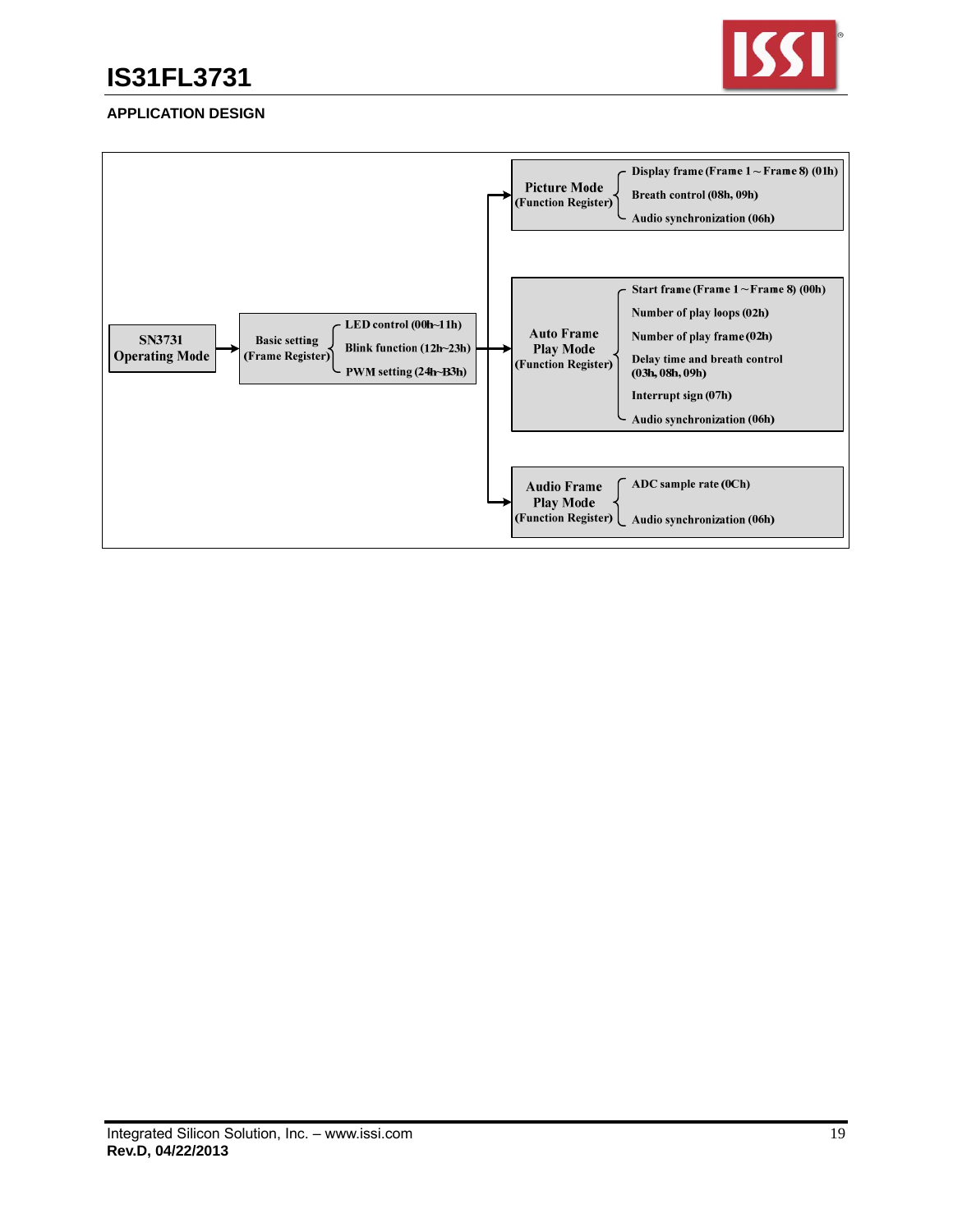

## **CLASSIFICATION REFLOW PROFILES**

| <b>Profile Feature</b>                                                                                        | <b>Pb-Free Assembly</b>                              |
|---------------------------------------------------------------------------------------------------------------|------------------------------------------------------|
| <b>Preheat &amp; Soak</b><br>Temperature min (Tsmin)<br>Temperature max (Tsmax)<br>Time (Tsmin to Tsmax) (ts) | $150^{\circ}$ C<br>$200^{\circ}$ C<br>60-120 seconds |
| Average ramp-up rate (Tsmax to Tp)                                                                            | 3°C/second max.                                      |
| Liquidous temperature (TL)<br>Time at liquidous (tL)                                                          | $217^{\circ}$ C<br>60-150 seconds                    |
| Peak package body temperature (Tp)*                                                                           | Max $260^{\circ}$ C                                  |
| Time $(tp)^{**}$ within 5°C of the specified<br>classification temperature (Tc)                               | Max 30 seconds                                       |
| Average ramp-down rate (Tp to Tsmax)                                                                          | 6°C/second max.                                      |
| Time 25°C to peak temperature                                                                                 | 8 minutes max.                                       |



**Figure 16** Classification Profile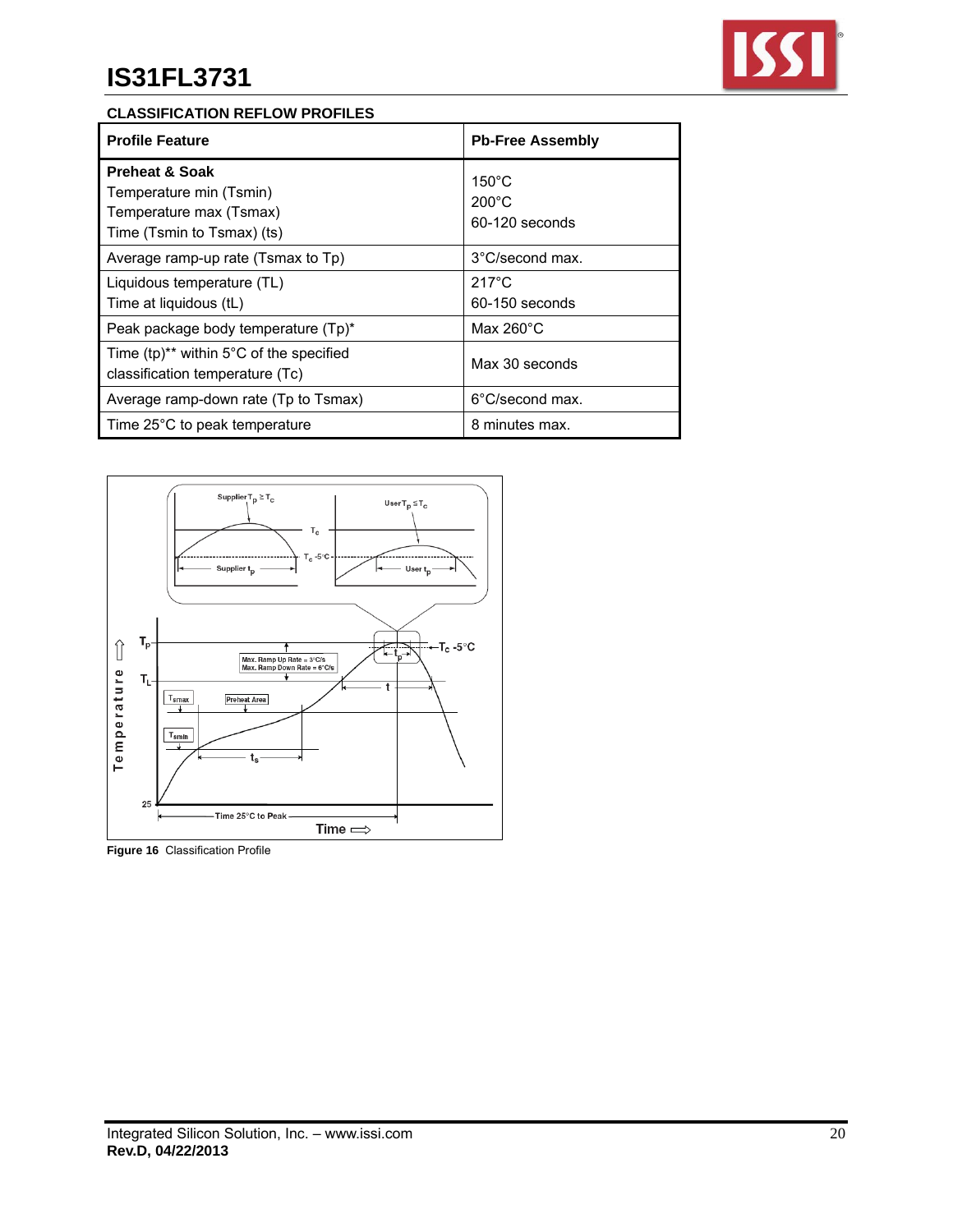

## **PACKAGE INFORMATION**

### **QFN-28**